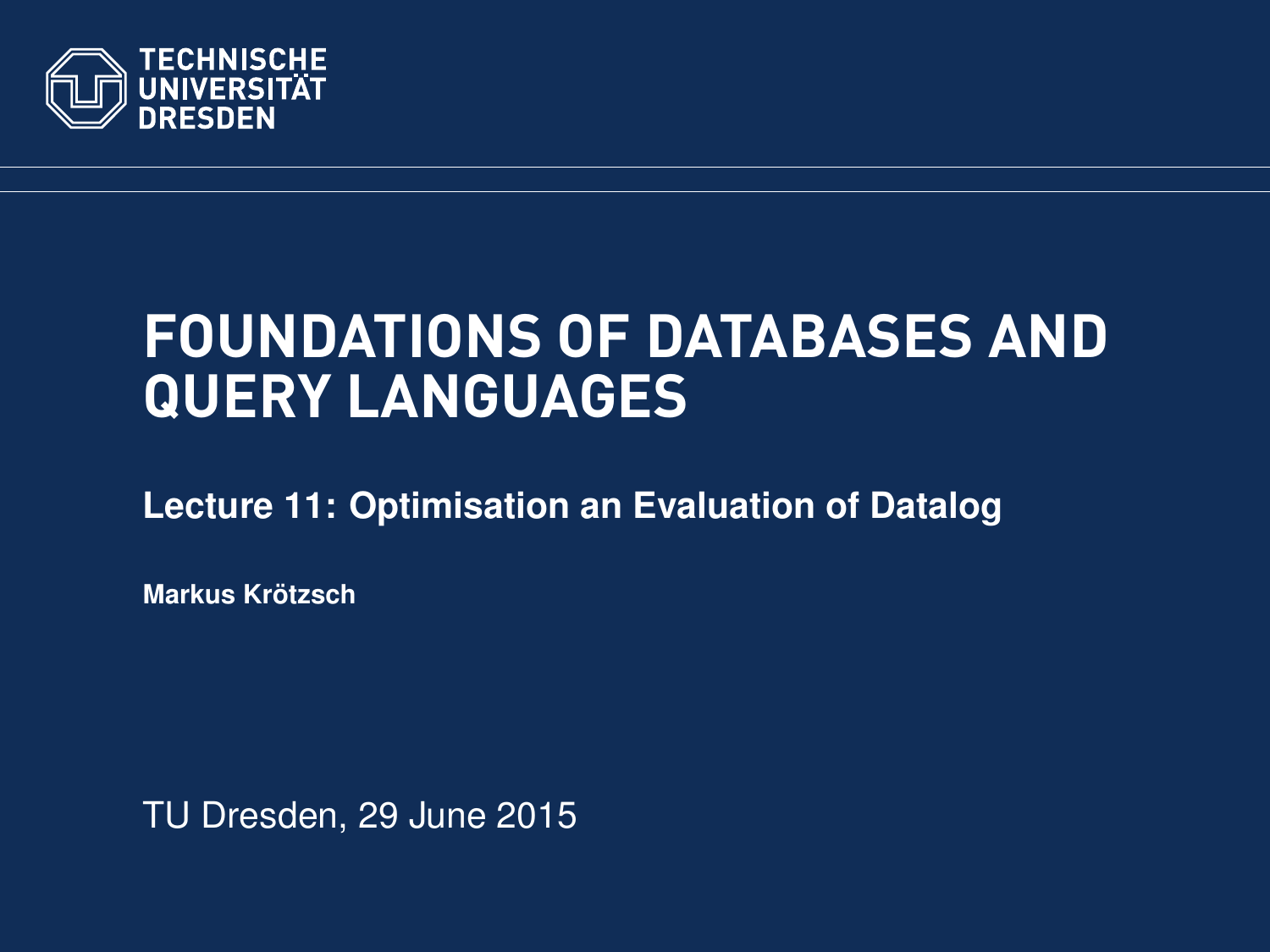#### Overview

- 1. Introduction | Relational data model
- 2. First-order queries
- 3. Complexity of query answering
- 4. Complexity of FO query answering
- 5. Conjunctive queries
- 6. Tree-like conjunctive queries
- 7. Query optimisation
- 8. Conjunctive Query Optimisation / First-Order Expressiveness
- 9. First-Order Expressiveness / Introduction to Datalog
- 10. Expressive Power and Complexity of Datalog
- 11. Optimisation and Evaluation of Datalog
- 12. Evaluation of Datalog (2)
- 13. Path queries
- 14. Outlook: database theory in practice

#### See course homepage  $[\Rightarrow]$  link] for more information and materials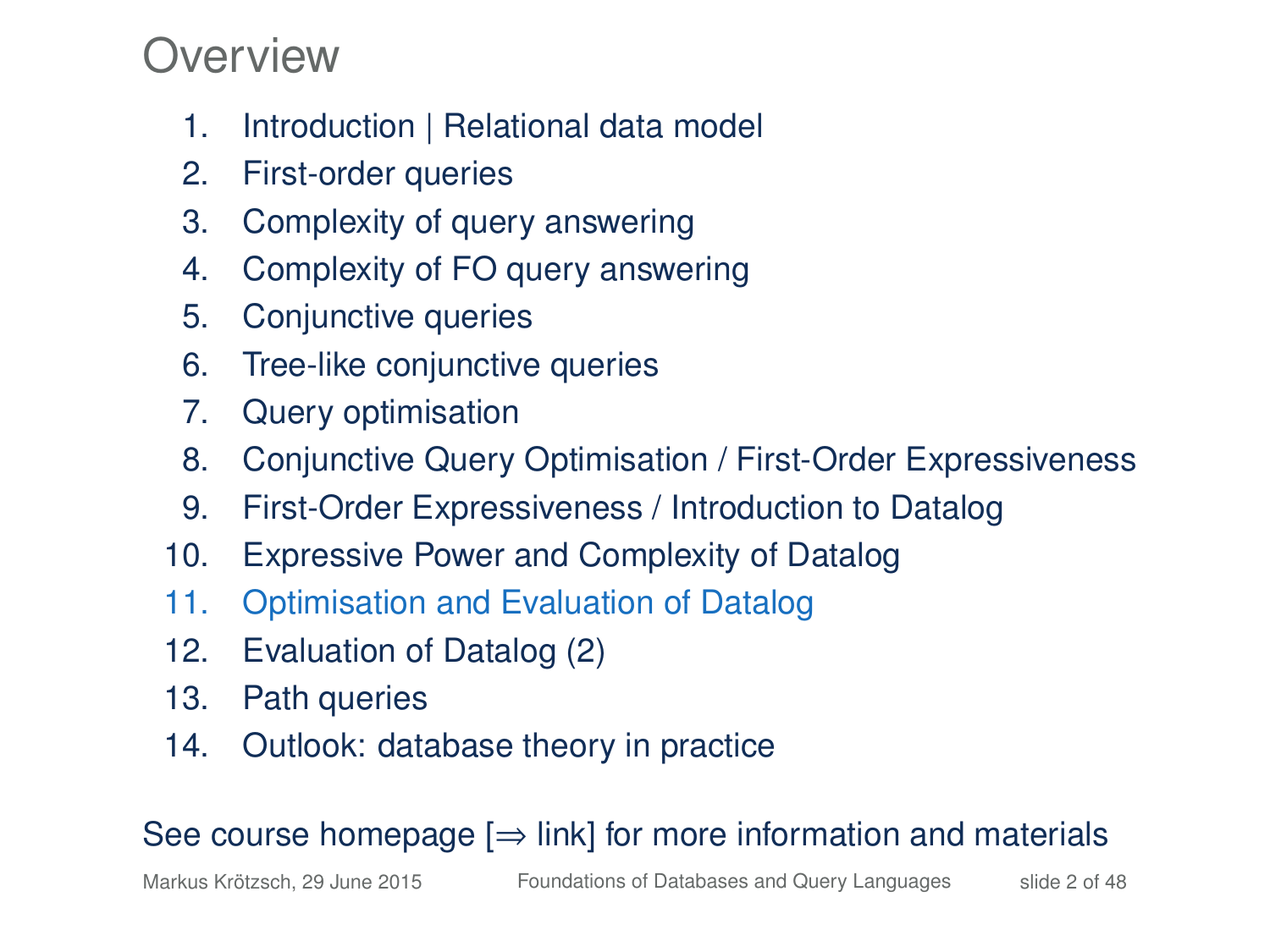# Review: Datalog Expressivity and Complexity

#### A rule-based recursive query language

```
father(alice, bob)
  mother(alice, carla)
           Parent(x, y) \leftarrow father(x, y)Parent(x, y) \leftarrow mother(x, y)SameGeneration(x, x)
SameGeneration(x, y) ← Parent(x, v) ∧ Parent(y, w) ∧ SameGeneration(v, w)
```
Datalog is more complex than FO query answering:

- EXPTIME-complete for query and combined complexity
- P-complete for data complexity

Datalog cannot express all query mappings in P but semipositive Datalog with a successor ordering can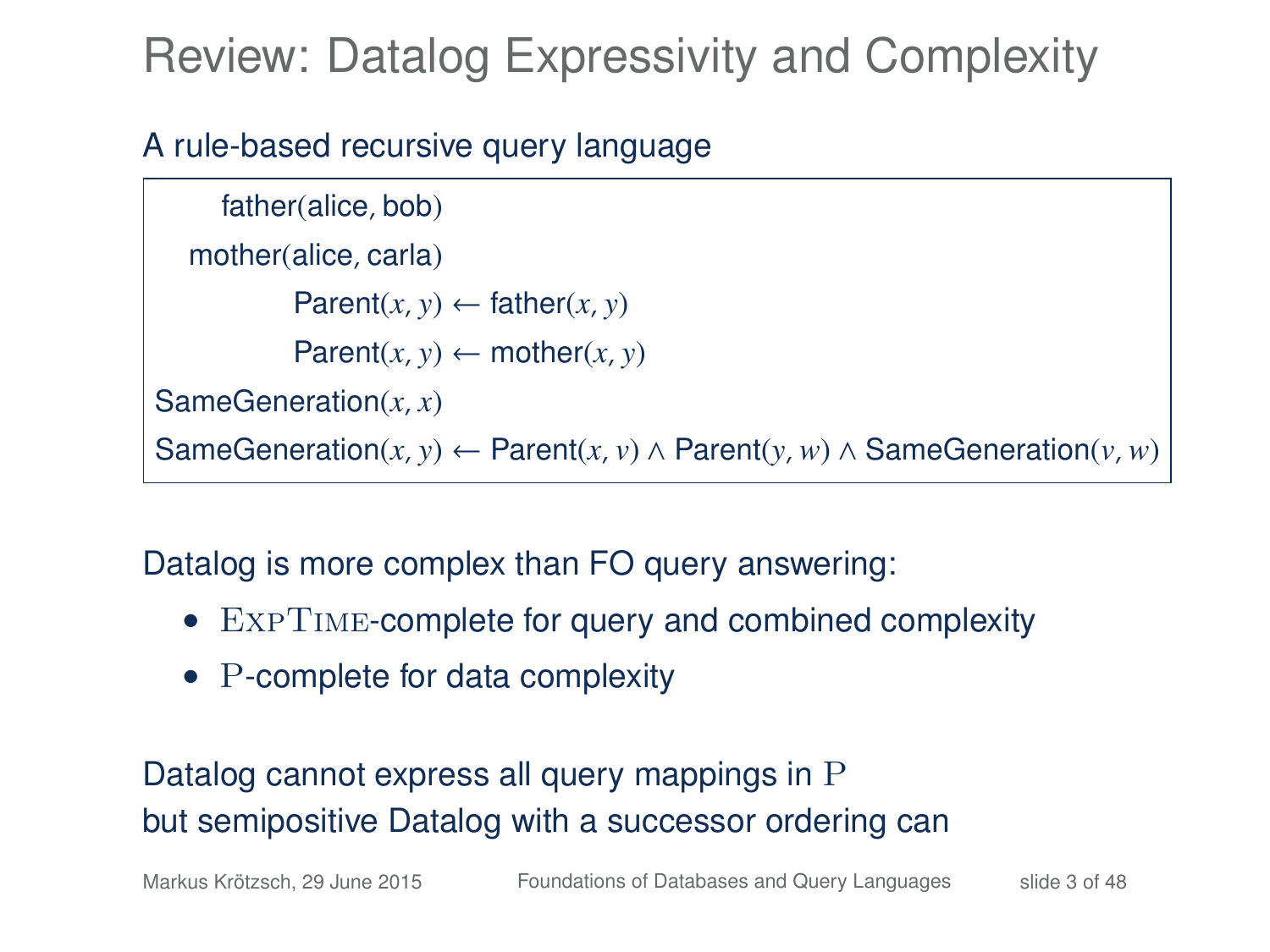# Datalog Implementation and Optimisation

How can Datalog query answering be implemented? How can Datalog queries be optimised?

Recall: static query optimisation

- Query equivalence
- Query emptiness
- Query containment

 $\rightarrow$  all undecidable for FO queries, but decidable for (U)CQs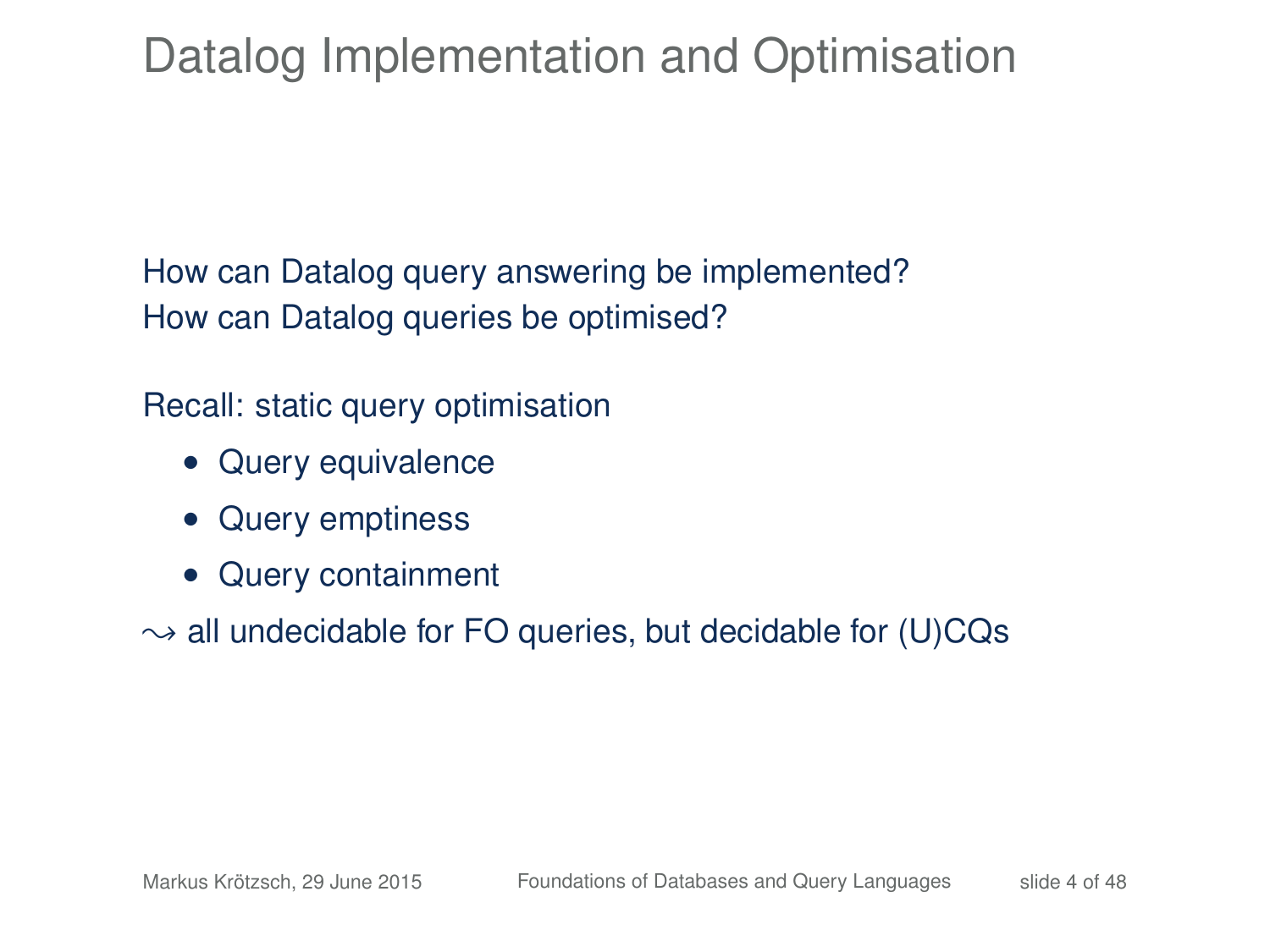# Learning from CQ Containment?

How did we manage to decide the question  $Q_1 \stackrel{?}{\sqsubseteq} Q_2$  for conjunctive queries  $Q_1$  and  $Q_2$ ?

Key ideas were:

- We want to know if all situations where *Q*<sup>1</sup> matches are also matched by  $Q_2$ .
- We can simply view  $Q_1$  as a database  $\mathcal{I}_{Q_1}$ : the most general database that *Q*<sup>1</sup> can match to
- Containment  $Q_1 \stackrel{?}{\sqsubseteq} Q_2$  holds if  $Q_2$  matches the database  ${\cal I}_{Q_1}$ .

 $\rightarrow$  decidable in NP

A CQ *<sup>Q</sup>*[*x*1, . . . , *<sup>x</sup>n*] can be expressed as a Datalog query with a single rule  $Ans(x_1, \ldots, x_n) \leftarrow Q$  $\sim$  Could we apply a similar technique to Datalog?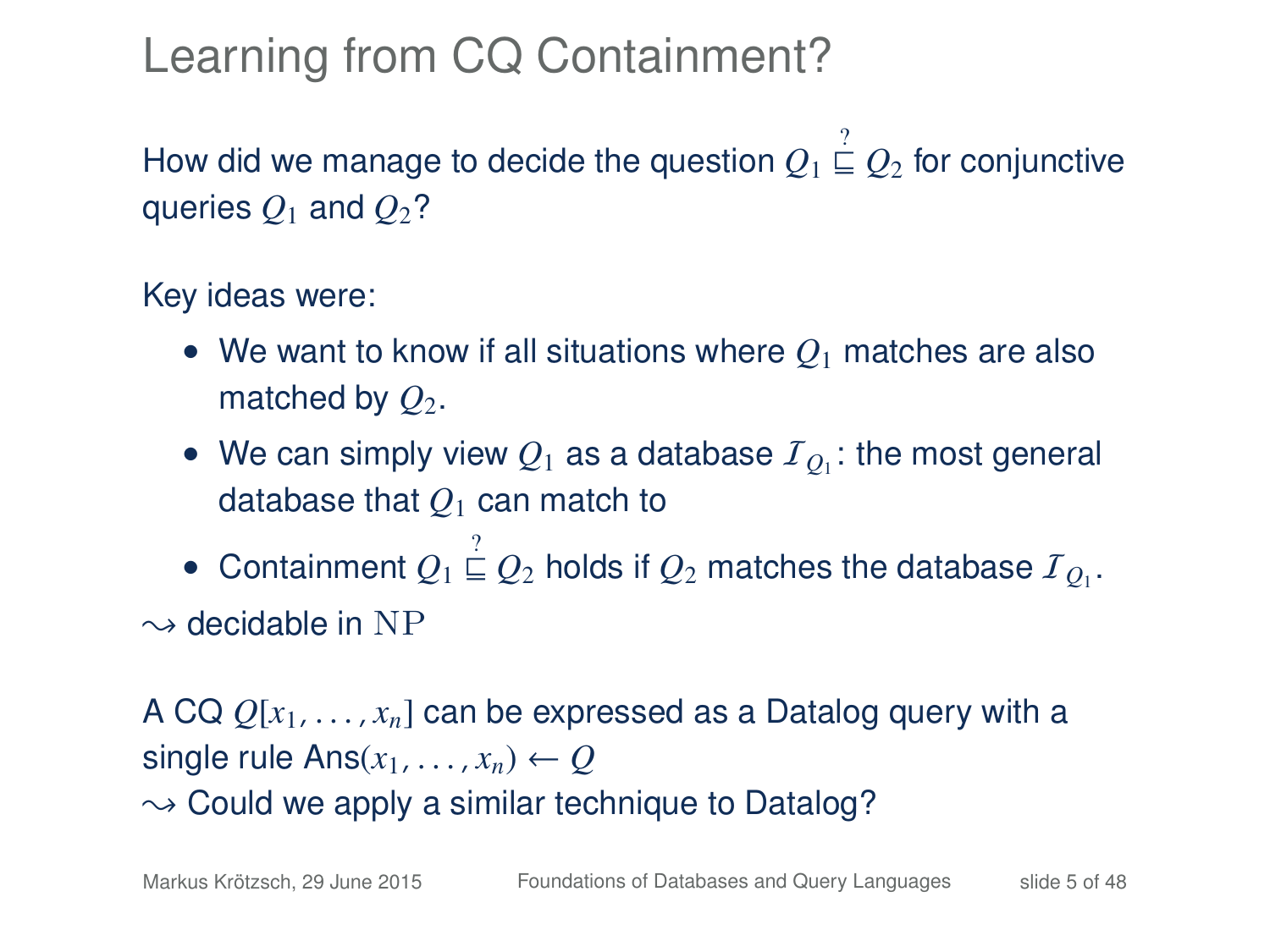# Checking Rule Entailment

The containment decision procedure for CQs suggests a procedure for single Datalog rules:

- Consider a Datalog program P and a rule  $H \leftarrow B_1 \wedge \ldots \wedge B_n$ .
- Define a database  $I_{B_1 \wedge A_2 B_3}$  as for CQs:
	- For every variable *<sup>x</sup>* in *<sup>H</sup>* <sup>←</sup> *<sup>B</sup>*<sup>1</sup> <sup>∧</sup> . . . <sup>∧</sup> *<sup>B</sup>n*, we introduce a fresh constant *cx*, not used anywhere yet
	- $-$  We define  $H^c$  to be the same as  $H$  but with each variable *x* replaced by  $c_x$ ; similarly we define  $B_i^c$  for each  $1 \le i \le n$
	- $-$  The database  $I_{B_1 \wedge ... \wedge B_n}$  contains exactly the facts  $B_i^c$  $(1 \le i \le n)$
- Now check if  $H^c \in T_P^{\infty}(I_{B_1 \wedge ... \wedge B_n})$ :
	- If no, then there is a database on which *<sup>H</sup>* <sup>←</sup> *<sup>B</sup>*<sup>1</sup> <sup>∧</sup> . . . <sup>∧</sup> *<sup>B</sup><sup>n</sup>* produces an entailment that *P* does not produce.
	- $-$  If yes, then  $P$   $\models H ← B_1 ∧ … ∧ B_n$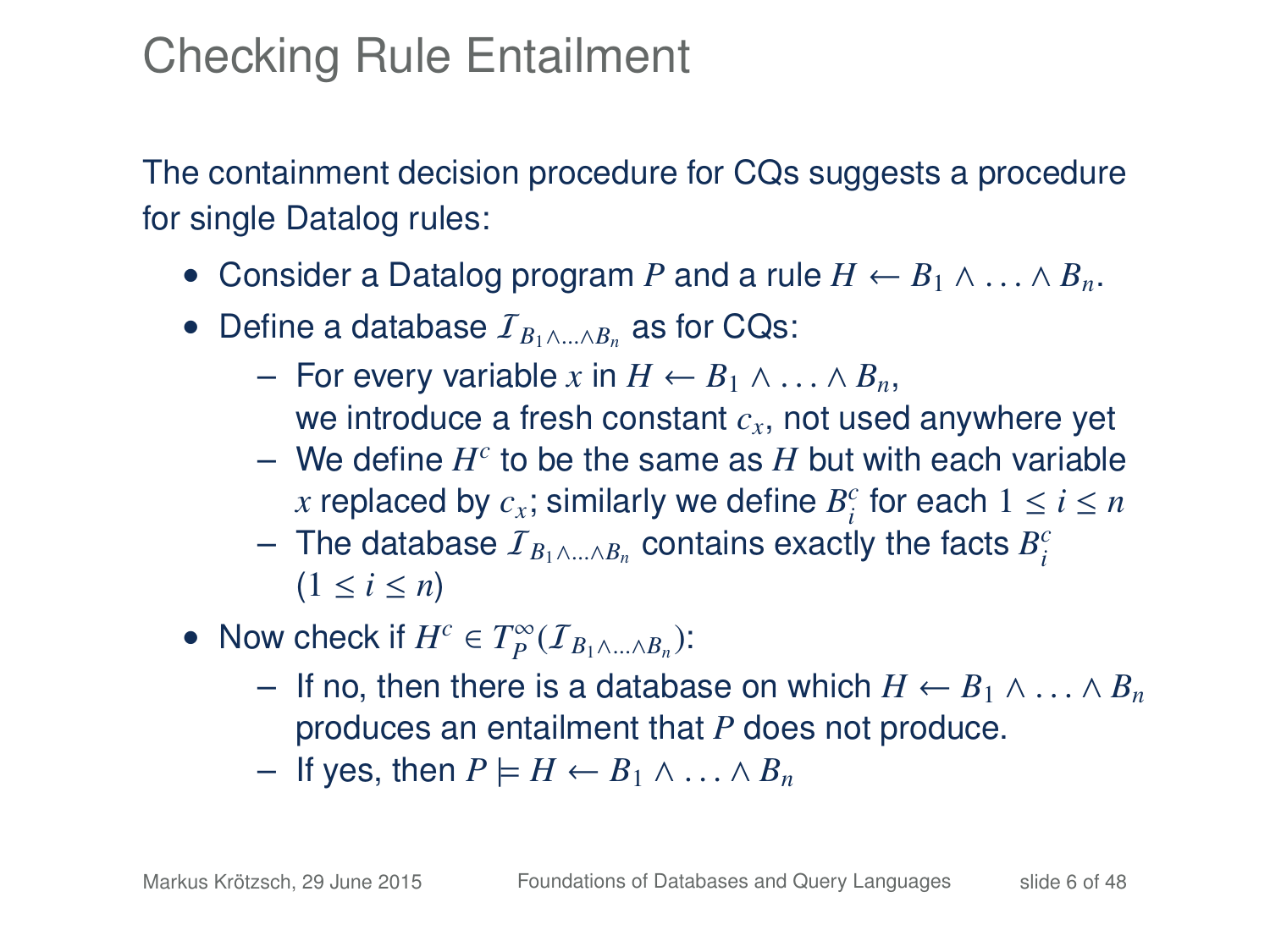Let *P* be the program

Ancestor( $x$ ,  $y$ )  $\leftarrow$  parent( $x$ ,  $y$ ) Ancestor(*x*, *z*) ← parent(*x*, *y*) ∧ Ancestor(*y*, *z*)

and consider the rule Ancestor( $x, z$ ) ← parent( $x, y$ ) ∧ parent( $y, z$ ).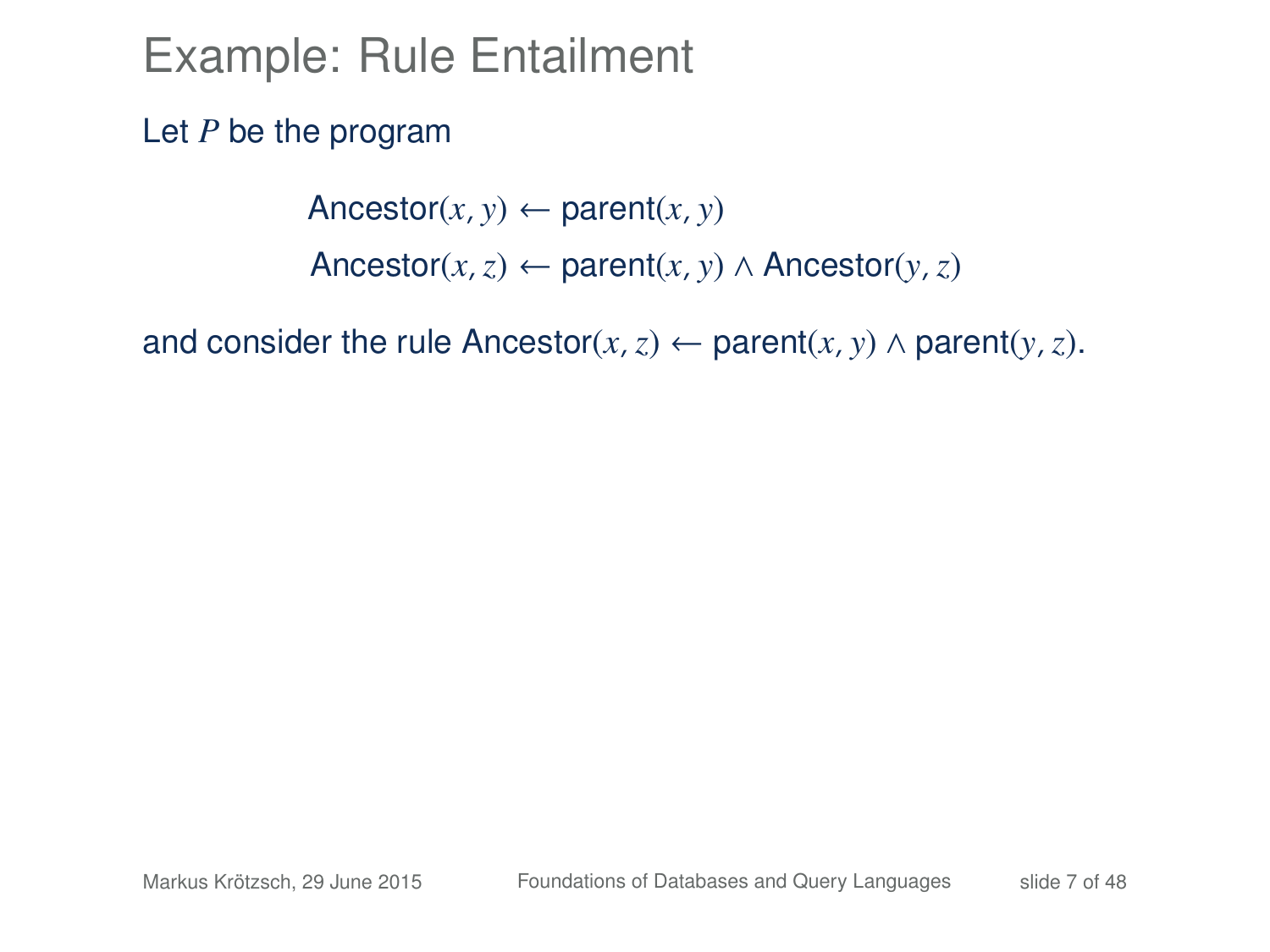Let *P* be the program

Ancestor( $x$ ,  $y$ )  $\leftarrow$  parent( $x$ ,  $y$ ) Ancestor(*x*, *z*) ← parent(*x*, *y*) ∧ Ancestor(*y*, *z*)

and consider the rule Ancestor( $x$ ,  $z$ ) ← parent( $x$ ,  $y$ ) ∧ parent( $y$ ,  $z$ ).

Then  $I_{\text{parent}(x,y) \land \text{parent}(y,z)} = \{\text{parent}(c_x, c_y), \text{parent}(c_y, c_z)\}\$  (abbr. as  $I$ ).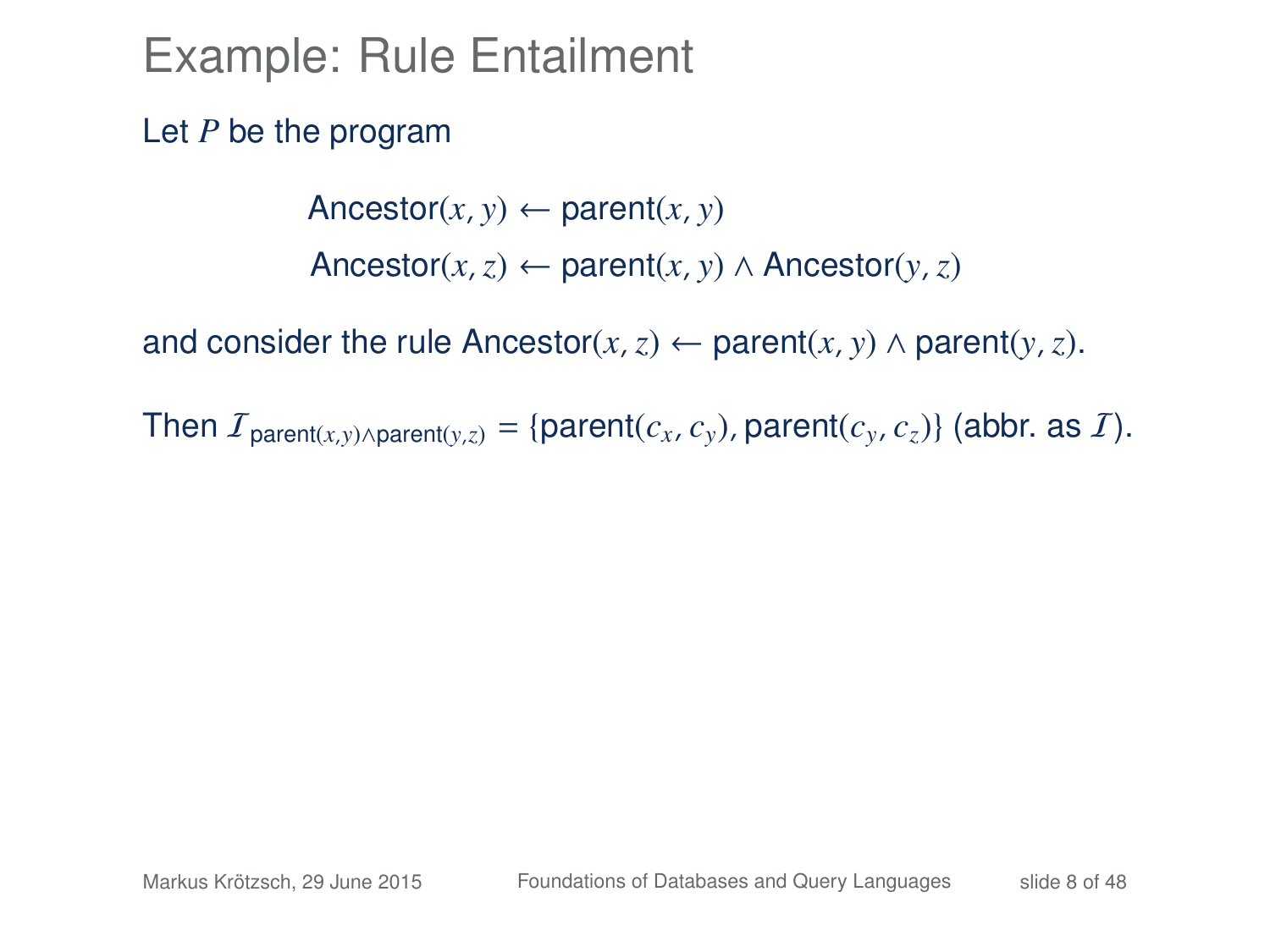Let *P* be the program

Ancestor( $x$ ,  $y$ )  $\leftarrow$  parent( $x$ ,  $y$ ) Ancestor(*x*, *z*) ← parent(*x*, *y*) ∧ Ancestor(*y*, *z*)

and consider the rule Ancestor( $x$ ,  $z$ ) ← parent( $x$ ,  $y$ ) ∧ parent( $y$ ,  $z$ ).

Then  $I_{\text{parent}(x,y) \land \text{parent}(y,z)} = \{\text{parent}(c_x, c_y), \text{parent}(c_y, c_z)\}\$  (abbr. as  $I$ ). We can compute  $T_P^{\infty}(I)$ :

$$
T_p^0(\mathcal{I}) = \mathcal{I}
$$
  
\n
$$
T_p^1(\mathcal{I}) = \{\text{Ancestor}(c_x, c_y), \text{Ancestor}(c_y, c_z)\} \cup \mathcal{I}
$$
  
\n
$$
T_p^2(\mathcal{I}) = \{\text{Ancestor}(c_x, c_z) \cup T_p^1(\mathcal{I})
$$
  
\n
$$
T_p^3(\mathcal{I}) = T_p^2(\mathcal{I}) = T_p^\infty(\mathcal{I})
$$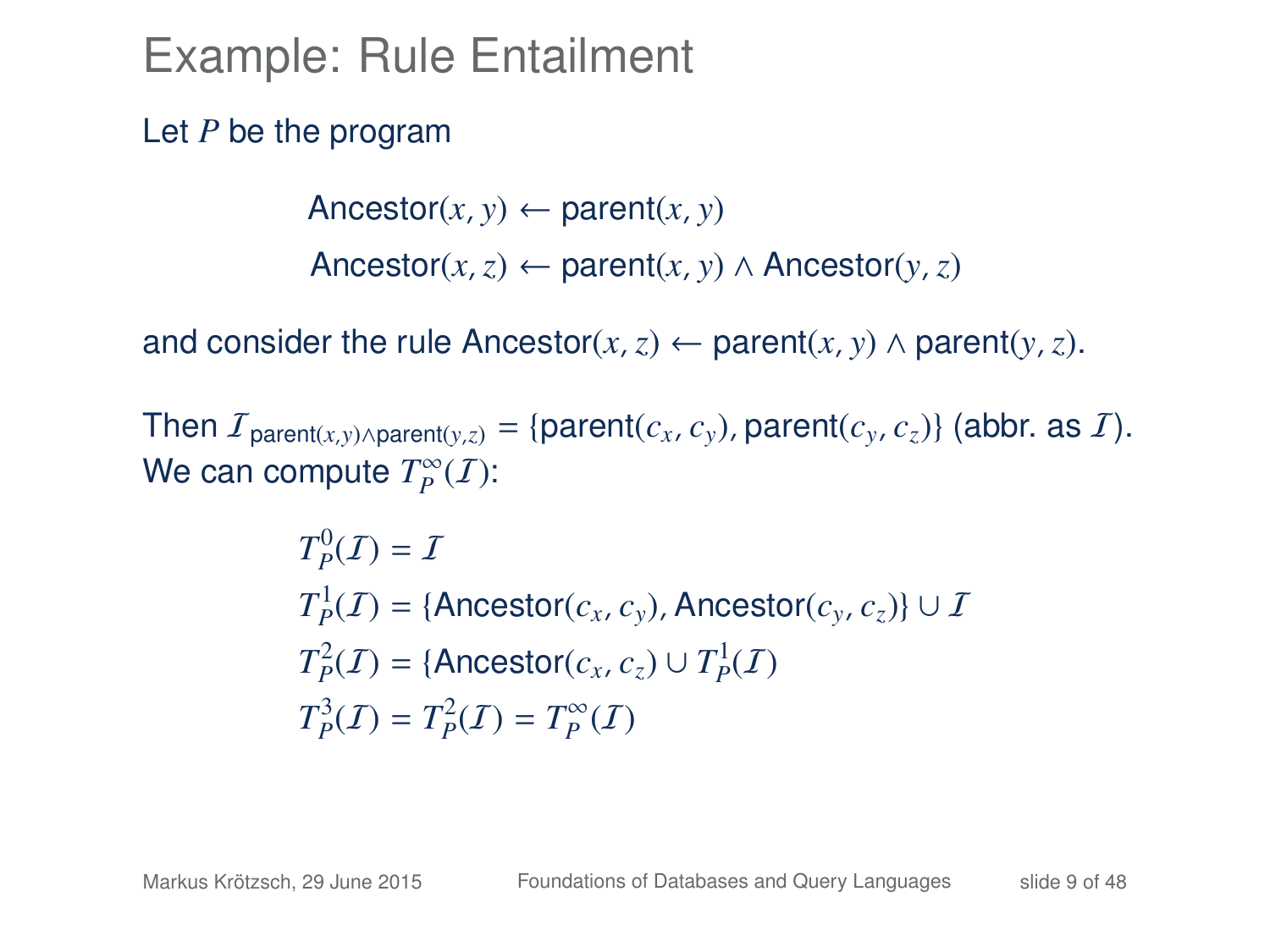Let *P* be the program

 $\text{Ancestor}(x, y) \leftarrow \text{parent}(x, y)$ Ancestor(*x*, *z*) ← parent(*x*, *y*) ∧ Ancestor(*y*, *z*)

and consider the rule Ancestor( $x$ ,  $z$ ) ← parent( $x$ ,  $y$ ) ∧ parent( $y$ ,  $z$ ).

Then  $I_{\text{parent}(x,y) \land \text{parent}(y,z)} = \{\text{parent}(c_x, c_y), \text{parent}(c_y, c_z)\}\$  (abbr. as  $I$ ). We can compute  $T_P^{\infty}(I)$ :

$$
T_p^0(\mathcal{I}) = \mathcal{I}
$$
  
\n
$$
T_p^1(\mathcal{I}) = \{\text{Ancestor}(c_x, c_y), \text{Ancestor}(c_y, c_z)\} \cup \mathcal{I}
$$
  
\n
$$
T_p^2(\mathcal{I}) = \{\text{Ancestor}(c_x, c_z) \cup T_p^1(\mathcal{I})
$$
  
\n
$$
T_p^3(\mathcal{I}) = T_p^2(\mathcal{I}) = T_p^\infty(\mathcal{I})
$$

Therefore, Ancestor( $x$ ,  $z$ )<sup>c</sup> = Ancestor( $c$ <sub>*x*</sub>,  $c$ <sub>*z*</sub>)  $\in T_P^{\infty}(I)$ , so *P* entails Ancestor(*x*, *z*)  $\leftarrow$  parent(*x*, *y*)  $\wedge$  parent(*y*, *z*).

Markus Krötzsch, 29 June 2015 [Foundations of Databases and Query Languages](#page-0-0) slide 10 of 48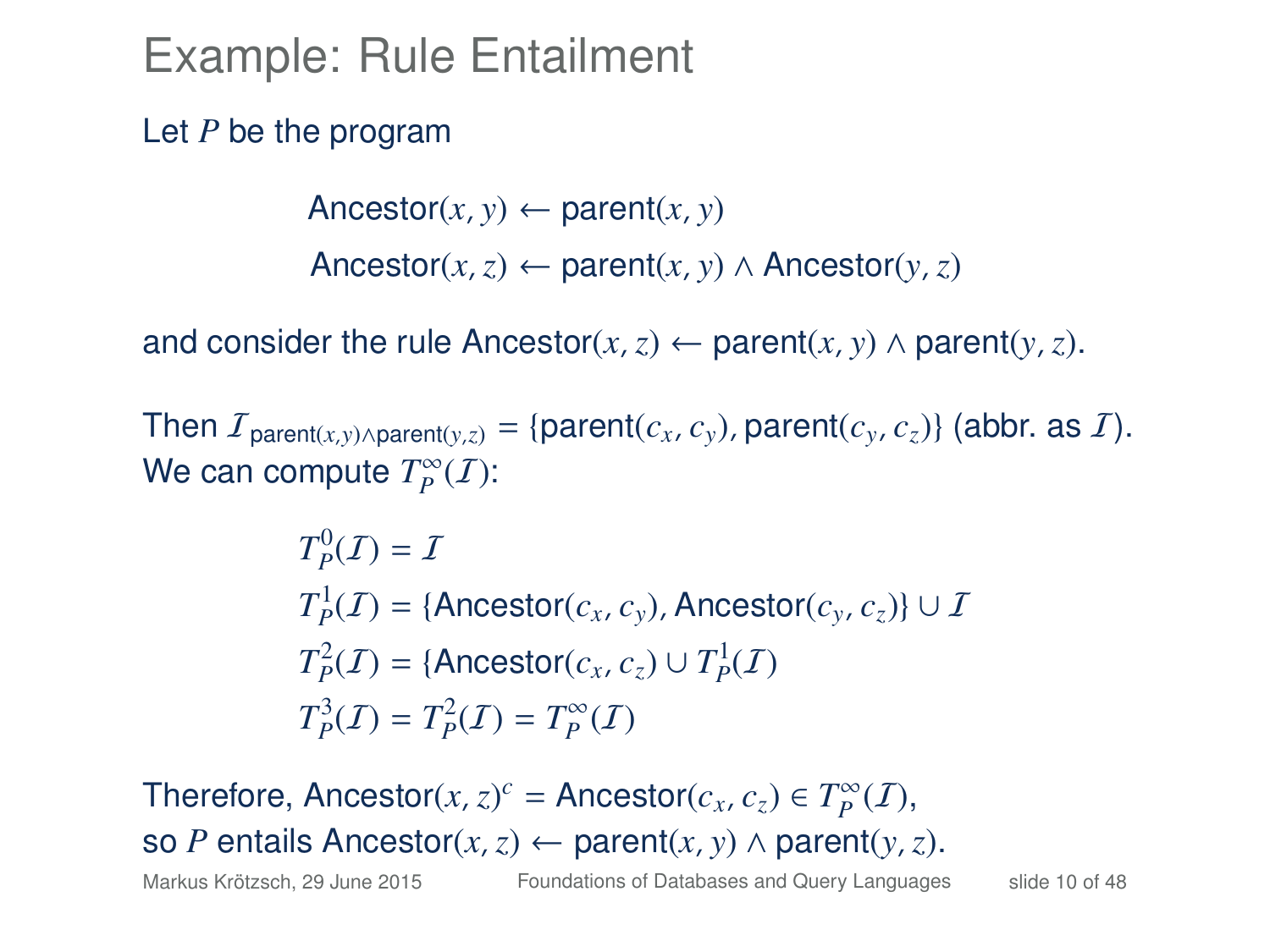# Deciding Datalog Containment?

Idea for two Datalog programs  $P_1$  and  $P_2$ :

- If  $P_2 \models P_1$ , then every entailment of  $P_1$  is also entailed by  $P_2$
- In particular, this means that  $P_1$  is contained in  $P_2$
- We have  $P_2 \models P_1$  if  $P_2 \models H \leftarrow B_1 \land \dots \land B_n$ for every rule  $H \leftarrow B_1 \wedge \ldots \wedge B_n \in P_1$
- We can decide  $P_2 \models H \leftarrow B_1 \land \dots \land B_n$ .

Can we decide Datalog containment this way?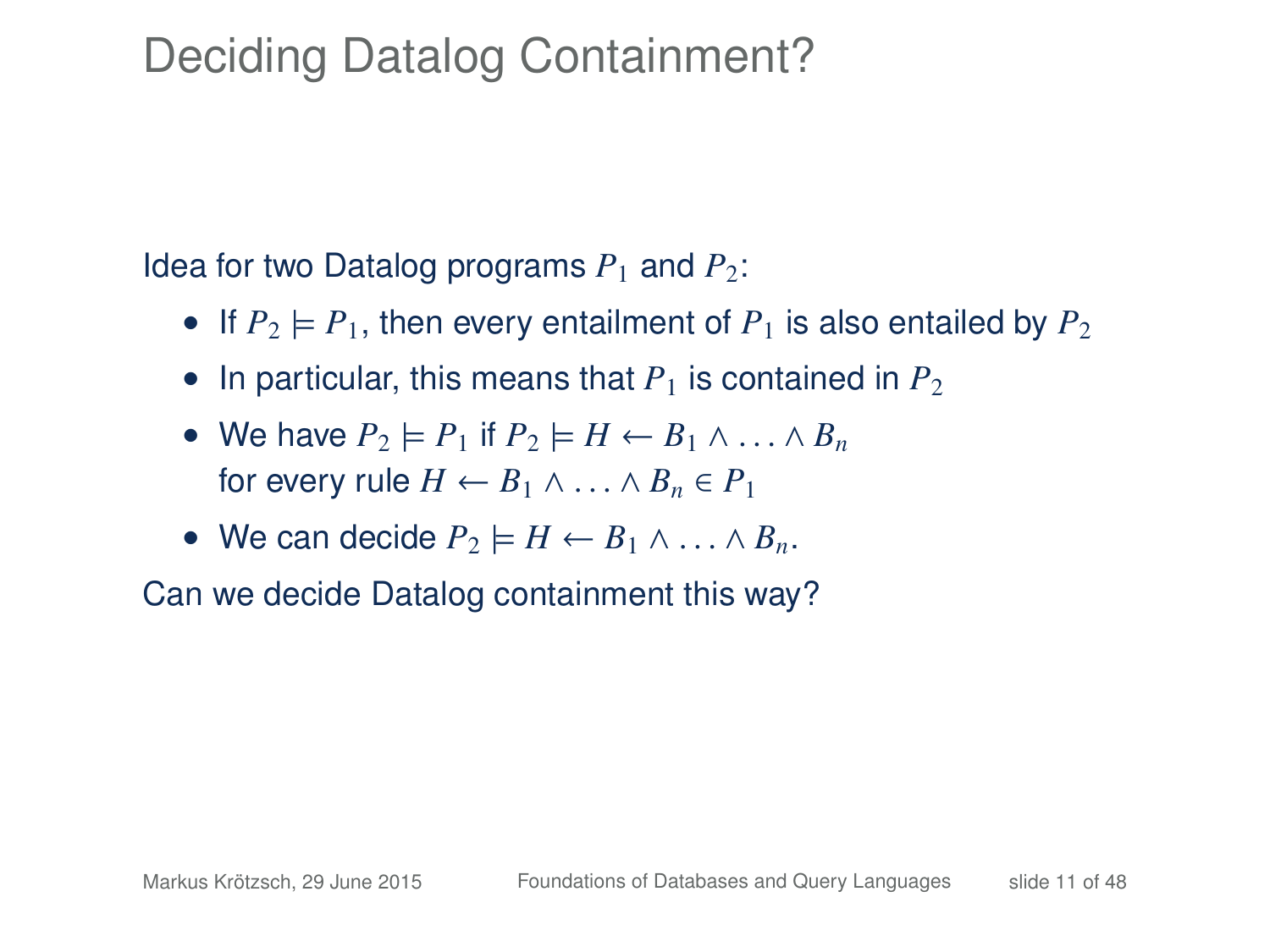# Deciding Datalog Containment?

Idea for two Datalog programs  $P_1$  and  $P_2$ :

- If  $P_2 \models P_1$ , then every entailment of  $P_1$  is also entailed by  $P_2$
- In particular, this means that  $P_1$  is contained in  $P_2$
- We have  $P_2 \models P_1$  if  $P_2 \models H \leftarrow B_1 \land \dots \land B_n$ for every rule  $H \leftarrow B_1 \wedge \ldots \wedge B_n \in P_1$
- We can decide  $P_2 \models H \leftarrow B_1 \land \dots \land B_n$ .

Can we decide Datalog containment this way?  $\rightarrow$  No! In fact, Datalog containment is undecidable. What's wrong?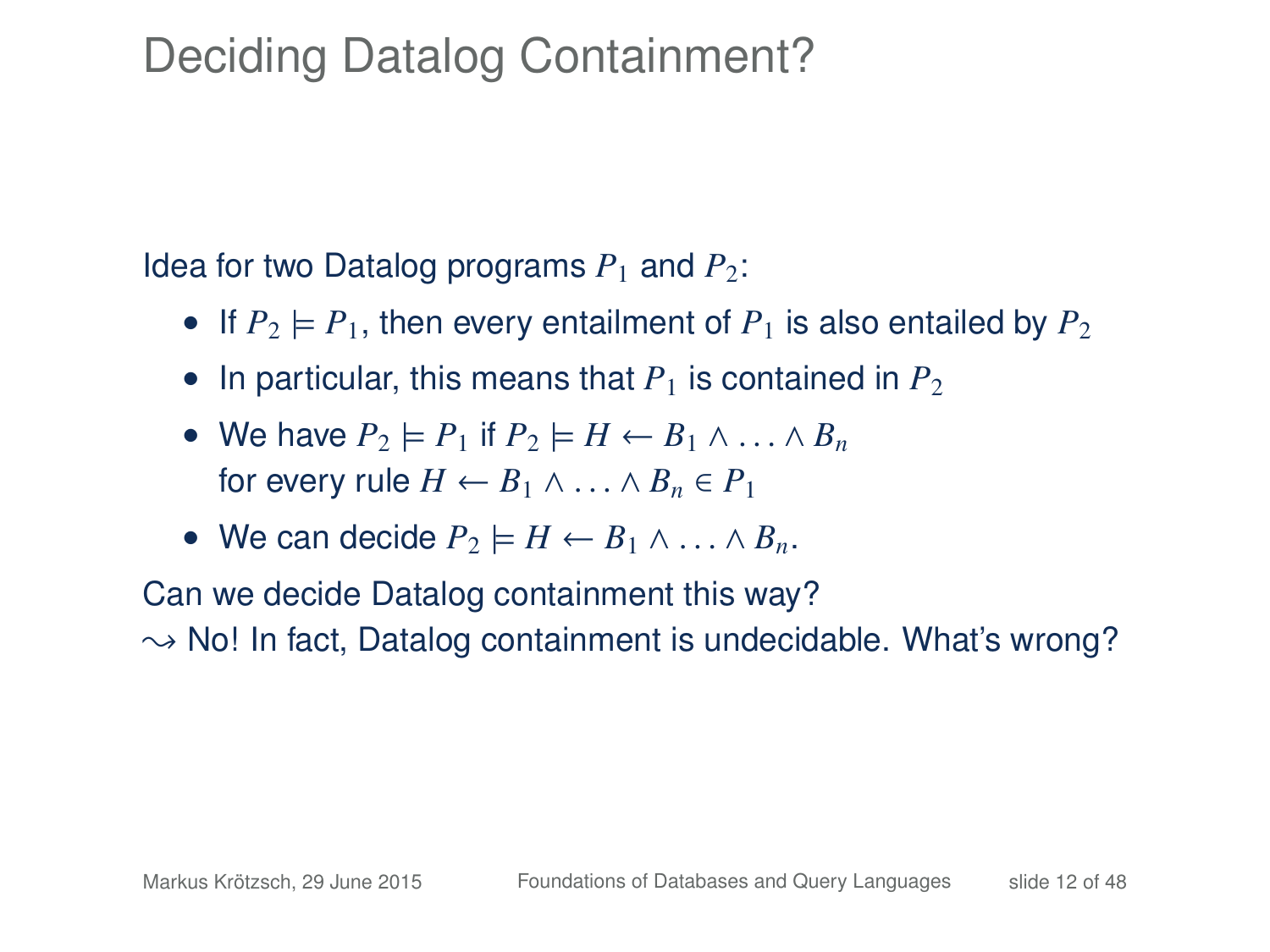# Implication Entailment vs. Datalog Entailment

$$
P_1:
$$
  
\n
$$
A(x, y) \leftarrow parent(x, y)
$$
  
\n
$$
A(x, z) \leftarrow parent(x, y) \land A(y, z)
$$
  
\n
$$
B(x, z) \leftarrow parent(x, y) \land B(y, z)
$$
  
\n
$$
B(x, z) \leftarrow parent(x, y) \land B(y, z)
$$

Consider the Datalog queries  $\langle A, P_1 \rangle$  and  $\langle B, P_2 \rangle$ :

- Clearly,  $\langle A, P_1 \rangle$  and  $\langle B, P_2 \rangle$  are equivalent (and mutually contained in each other).
- However,  $P_2$  entails no rule of  $P_1$  and  $P_1$  entails no rule of  $P_2$ .

#### $\sim$  IDB predicates do not matter in Datalog, but predicate names matter in first-order implications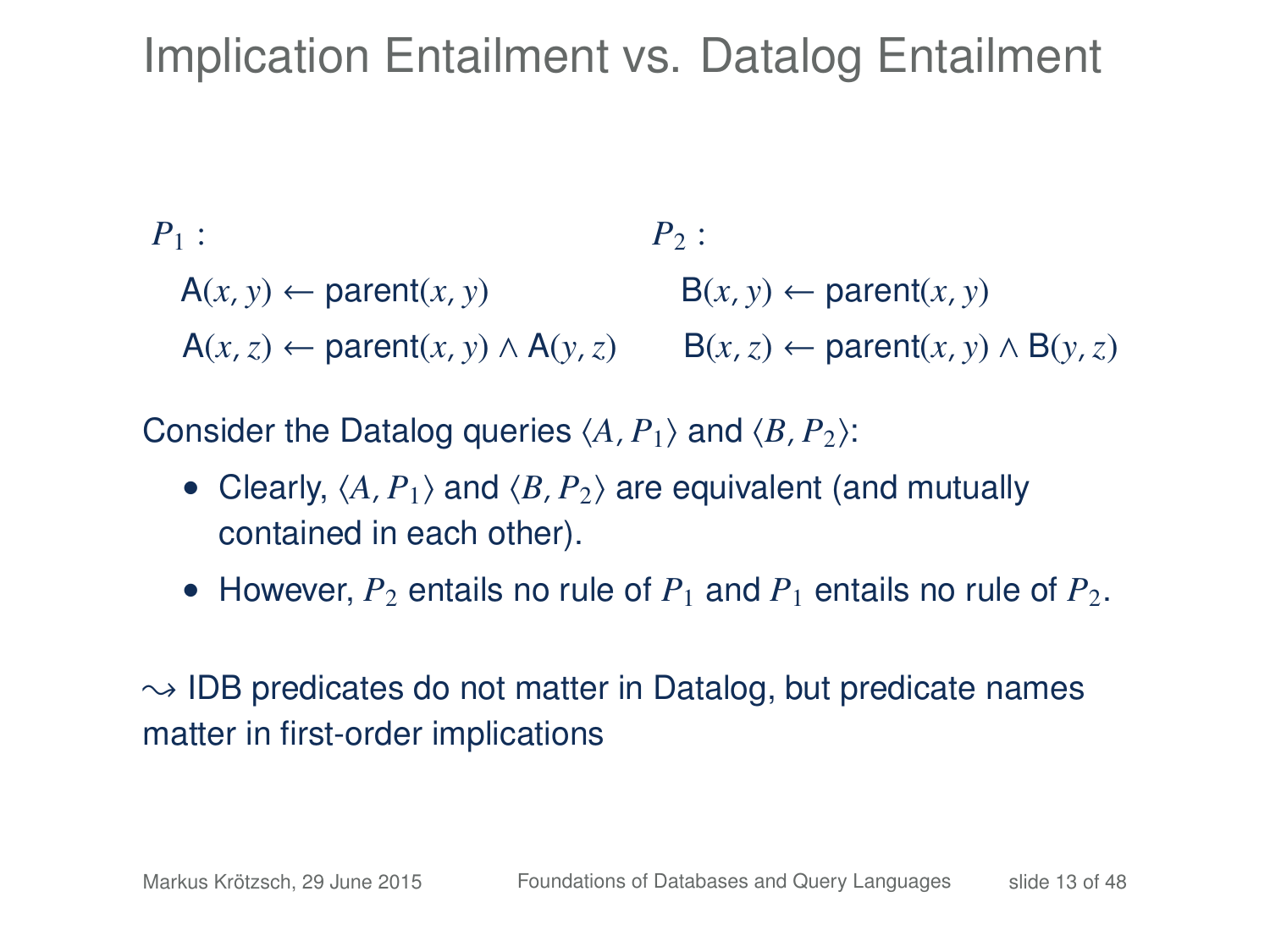#### Datalog as Second-Order Logic

Datalog is a fragment of second-order logic: IDB pred's are like variables that can take any set of tuples as value!

Example: the query  $\langle A, P_1 \rangle$  can be expressed by the formula

$$
\forall A. \left( \begin{array}{ccc} \forall x, y. A(x, y) & \leftarrow parent(x, y) & \wedge \\ \forall x, y, z. A(x, z) & \leftarrow parent(x, y) \wedge A(y, z) \end{array} \right) \rightarrow A(y, w)
$$

- This is a formula with two free variables *v* and *w*.  $\rightarrow$  query with two result variables
- Intuitive semantics: " $\langle c, d \rangle$  is a query result if A( $c, d$ ) holds for all possible values of A that satisfy the rules"  $\rightarrow$  Datalog semantics in other words

#### We can express any Datalog query like this, with one second-order variable per IDB predicate.

Markus Krötzsch, 29 June 2015 [Foundations of Databases and Query Languages](#page-0-0) slide 14 of 48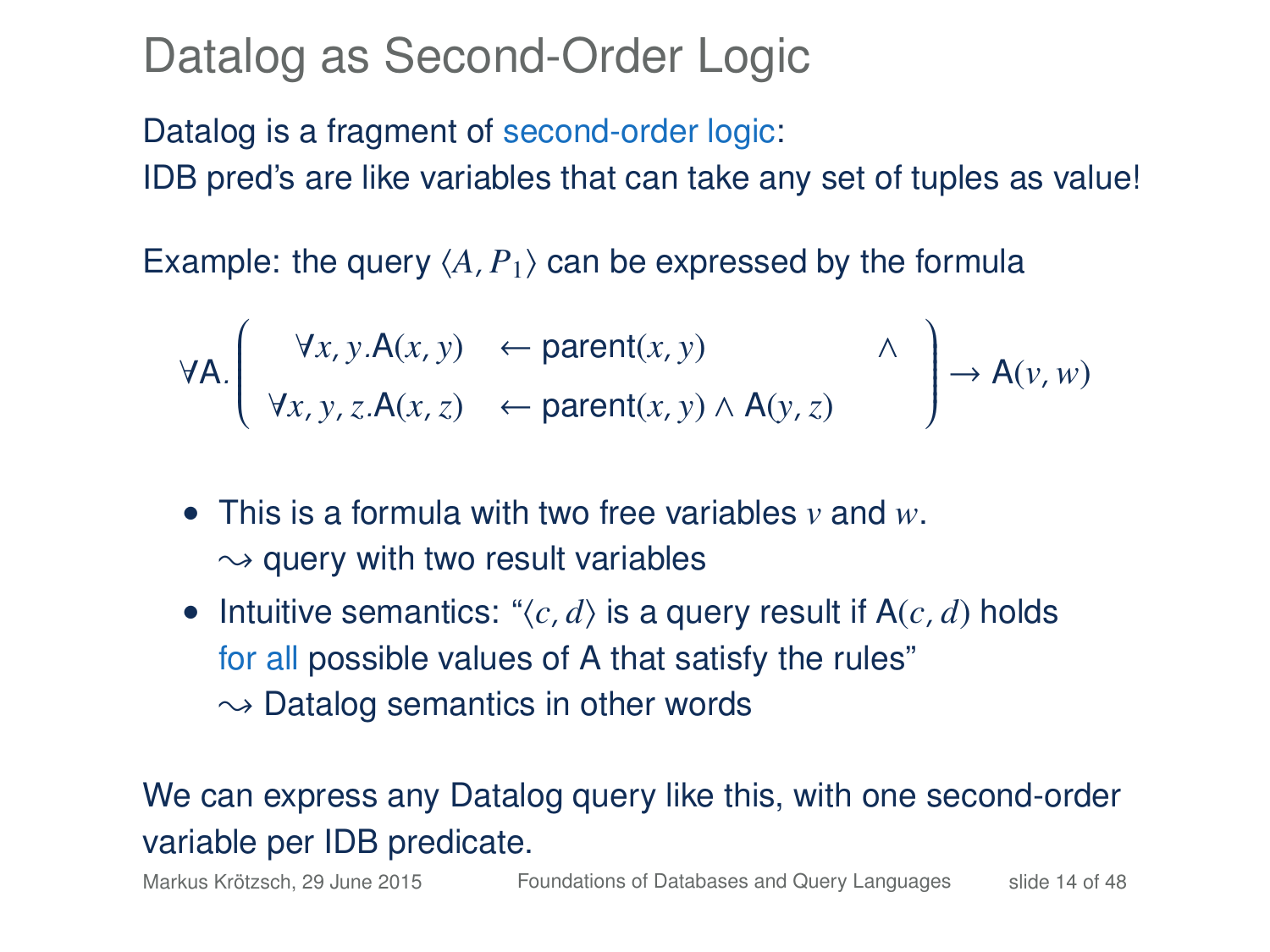#### First-Order vs. Second-Order Logic

A Datalog program looks like a set of first-order implications, but it has a second-order semantics

We have already seen that Datalog can express things that are impossible to express in FO queries  $-$  that's why we introduced it!<sup>1</sup>

Consequences for query optimisation:

- Entailment between sets of first-order implications is decidable (shown above)
- Containment between Datalog queries is not decidable (shown next)

<sup>&</sup>lt;sup>1</sup> Possible confusion when comparing of FO and Datalog: entailments of first-order implications agree with answers of Datalog queries, so it seems we can break the FO locality restrictions; but query answering is model checking not entailment; FO model checking is much weaker than second-order model checking Markus Krötzsch, 29 June 2015 [Foundations of Databases and Query Languages](#page-0-0) slide 15 of 48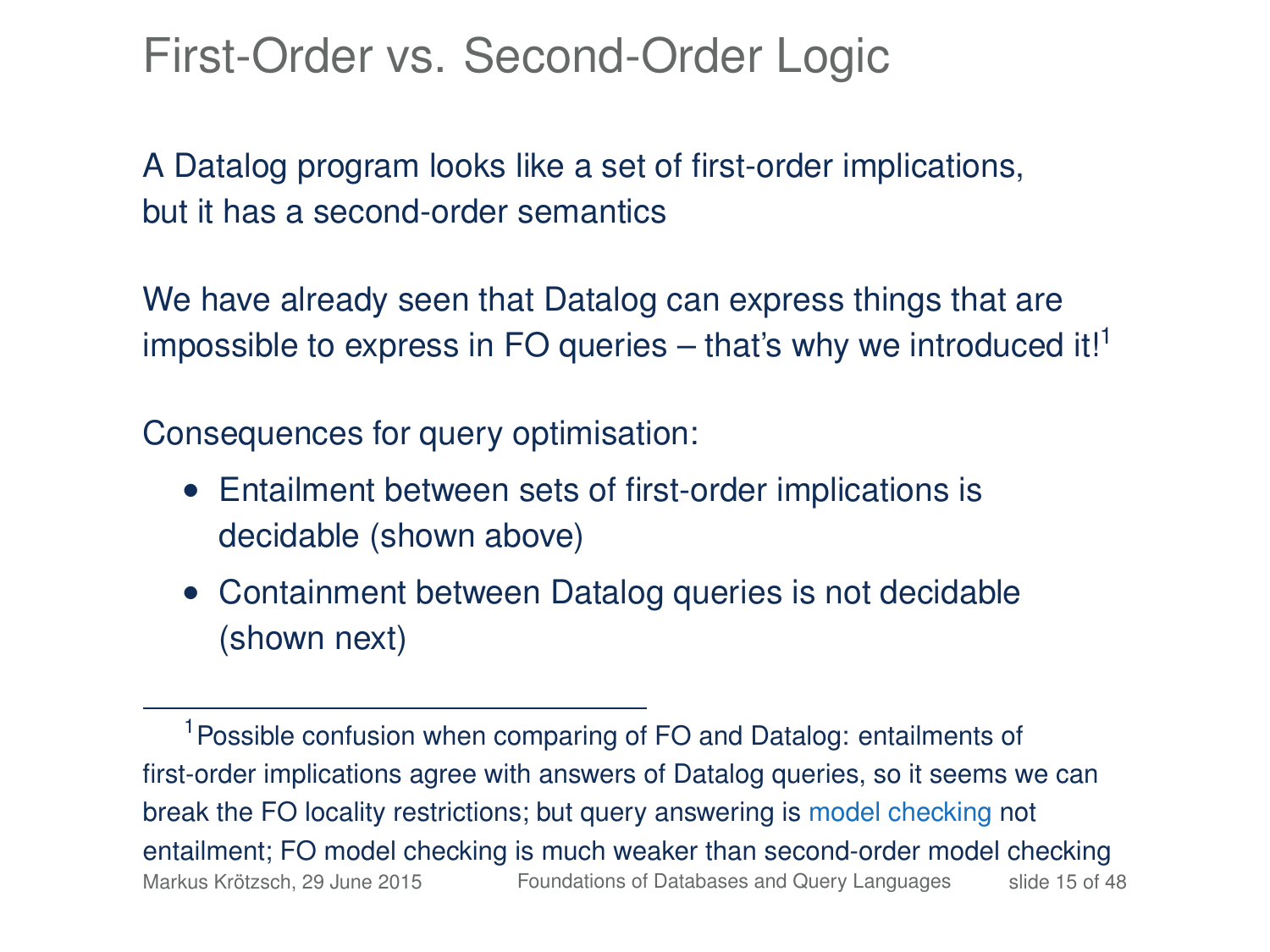# Undecidability of Datalog Query Containment

A classical undecidable problem: Post Correspondence Problem

- Input: two lists of words  $\alpha_1, \ldots, \alpha_n$  and  $\beta_1, \ldots, \beta_n$
- Output: "yes" if there is a sequence of indices  $i_1, i_2, i_3, \ldots, i_m$ such that  $\alpha_{i_1}\alpha_{i_2}\alpha_{i_3}\cdots\alpha_{i_m} = \beta_{i_1}\beta_{i_2}\beta_{i_3}\cdots\beta_{i_m}$ .

 $\rightarrow$  we will reduce PCP to Datalog containment

We need to define Datalog programs that work on databases that encode words:

- We represent words by chains of binary predicates
- Binary EDB predicates represent a letters
- For each letter  $\sigma$ , we use a binary EDB predicate letter  $[\sigma]$
- We assume that the words  $\alpha_i$  have the form  $a_1^i \cdots a_{|\beta_i|}^i$ , and that the words  $\beta_i$ , have the form  $b^i \cdots b^i$ | that the words  $\beta_i$  have the form  $b^i_1 \cdots b^i_{|\beta_i|}$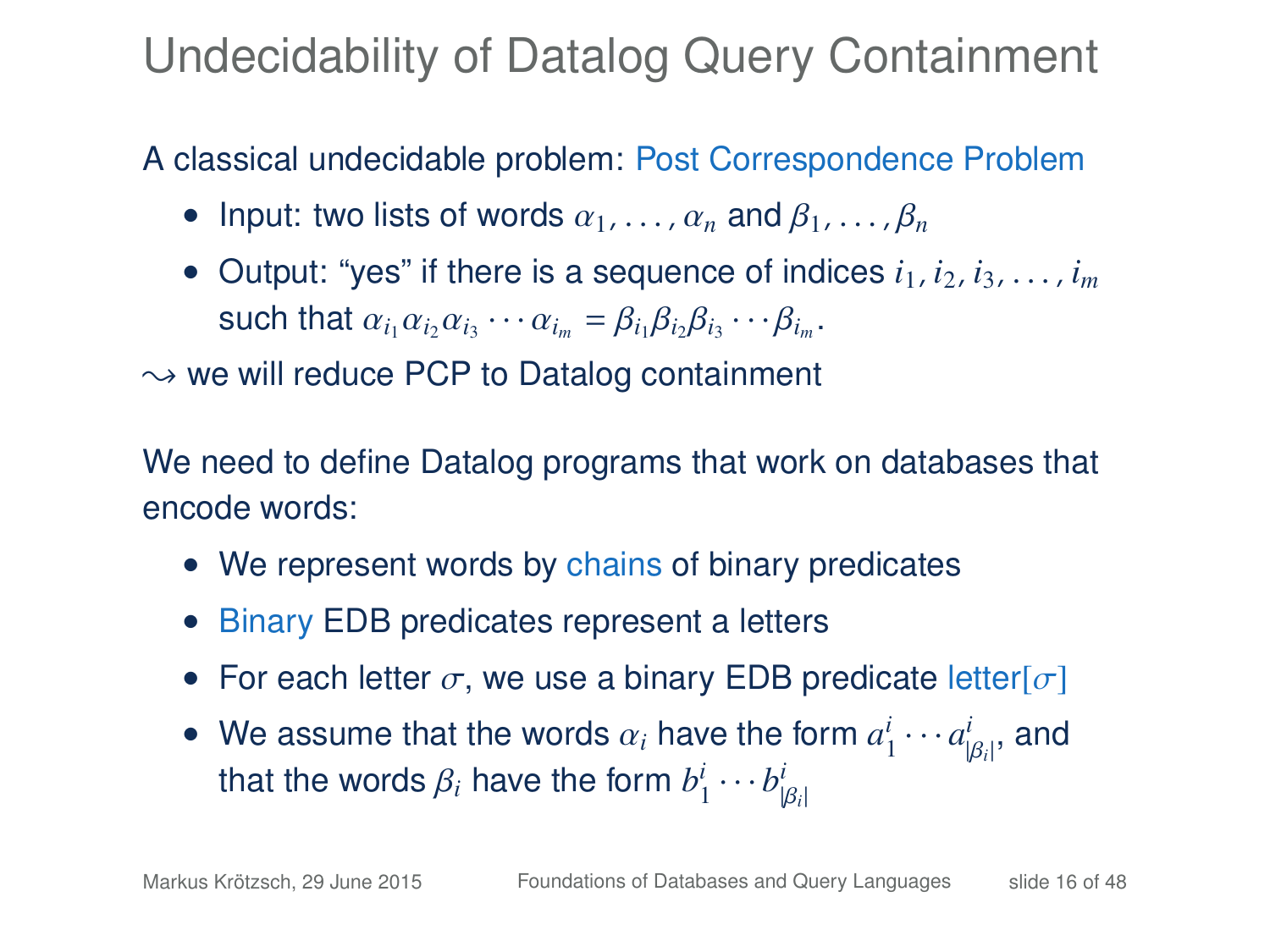### Solving PCP with Datalog Containment

A program *P*<sup>1</sup> to recognise potential PCP solutions.

Rules to recognise words  $\alpha_i$  and  $\beta_i$  for every  $i \in \{1, \ldots, m\}$ :

$$
A_i(x_0, x_{|\alpha_i|}) \leftarrow letter[a_1^i](x_0, x_1) \wedge \ldots \wedge letter[a_{|\alpha_i|}^i](x_{|\alpha_i|-1}, x_{|\alpha_i|})
$$
  
\n
$$
B_i(x_0, x_{|\beta_i|}) \leftarrow letter[b_1^i](x_0, x_1) \wedge \ldots \wedge letter[b_{|\beta_i|}^i](x_{|\beta_i|-1}, x_{|\beta_i|})
$$

Rules to check for synchronised chairs (for all  $i \in \{1, \ldots, m\}$ ):

$$
PCP(x, y_1, y_2) \leftarrow A_i(x, y_1) \land B_i(x, y_2)
$$
  
\n
$$
PCP(x, z_1, z_2) \leftarrow PCP(x, y_1, y_2) \land A_i(y_1, z_1) \land B_i(y_2, z_2)
$$
  
\n
$$
Accept() \leftarrow PCP(x, z, z)
$$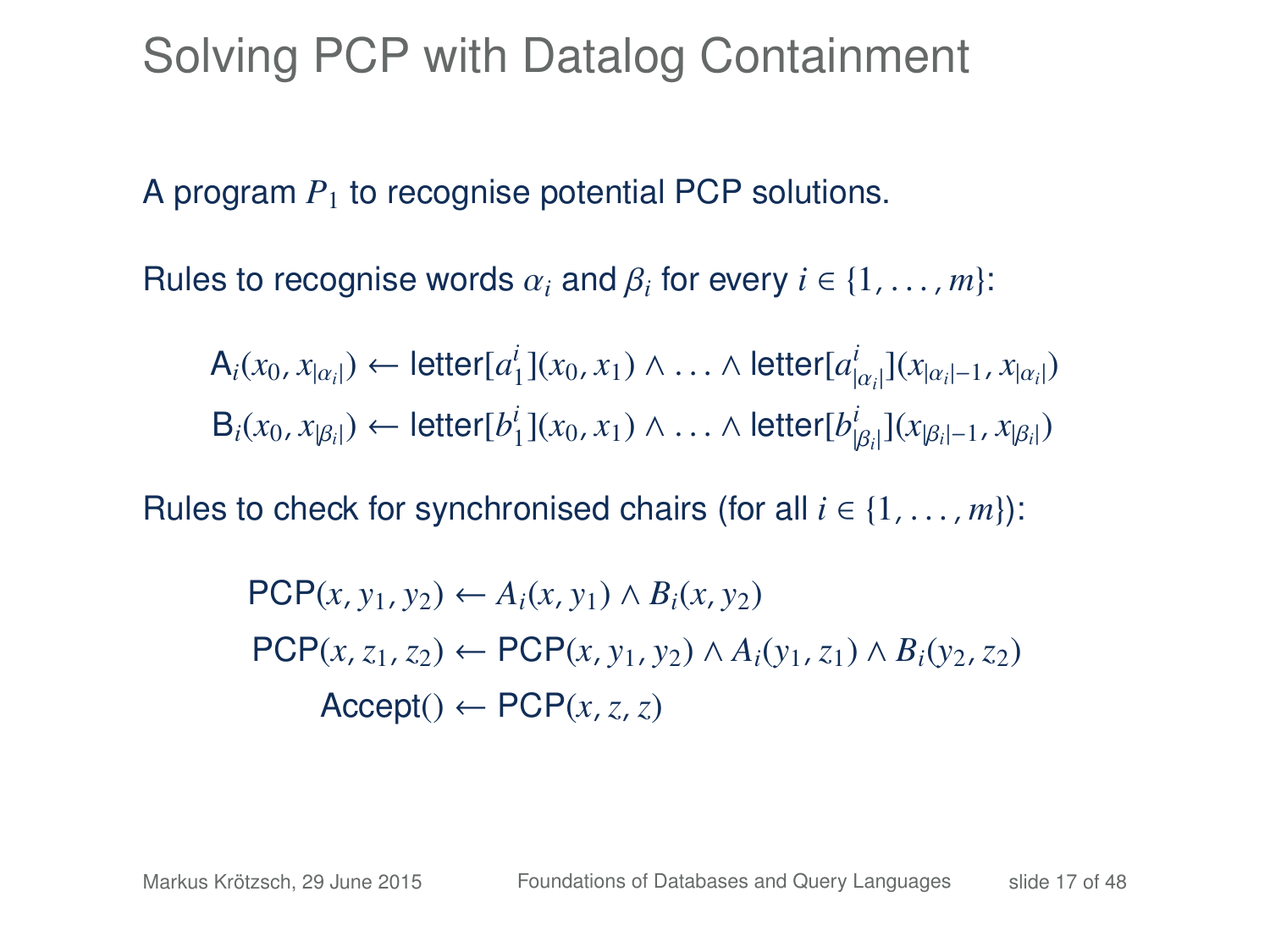Solving PCP with Datalog Containment (2)

Example:  $\alpha_1 = aa, \beta_1 = a, \alpha_2 = b, \beta_2 = aab$ 

Example for an indented database and least model (selected parts):



Additional IDB facts that are derived (among others):

PCP(1, 3, 2) PCP(1, 5, 3) PCP(1, 6, 6) Accept()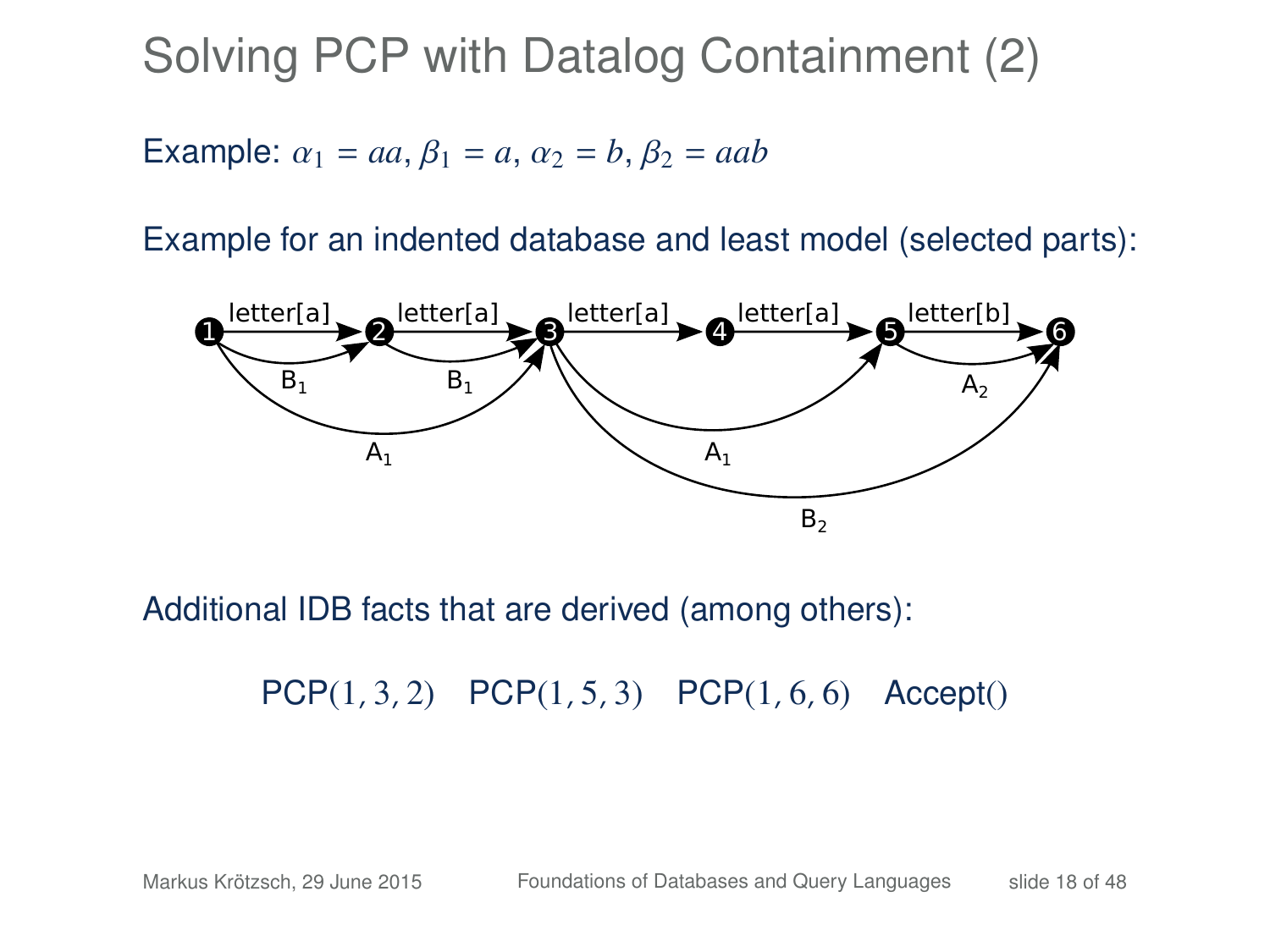# Solving PCP with Datalog Containment (3)

Example:  $\alpha_1 = aaaaa, \beta_1 = bbb$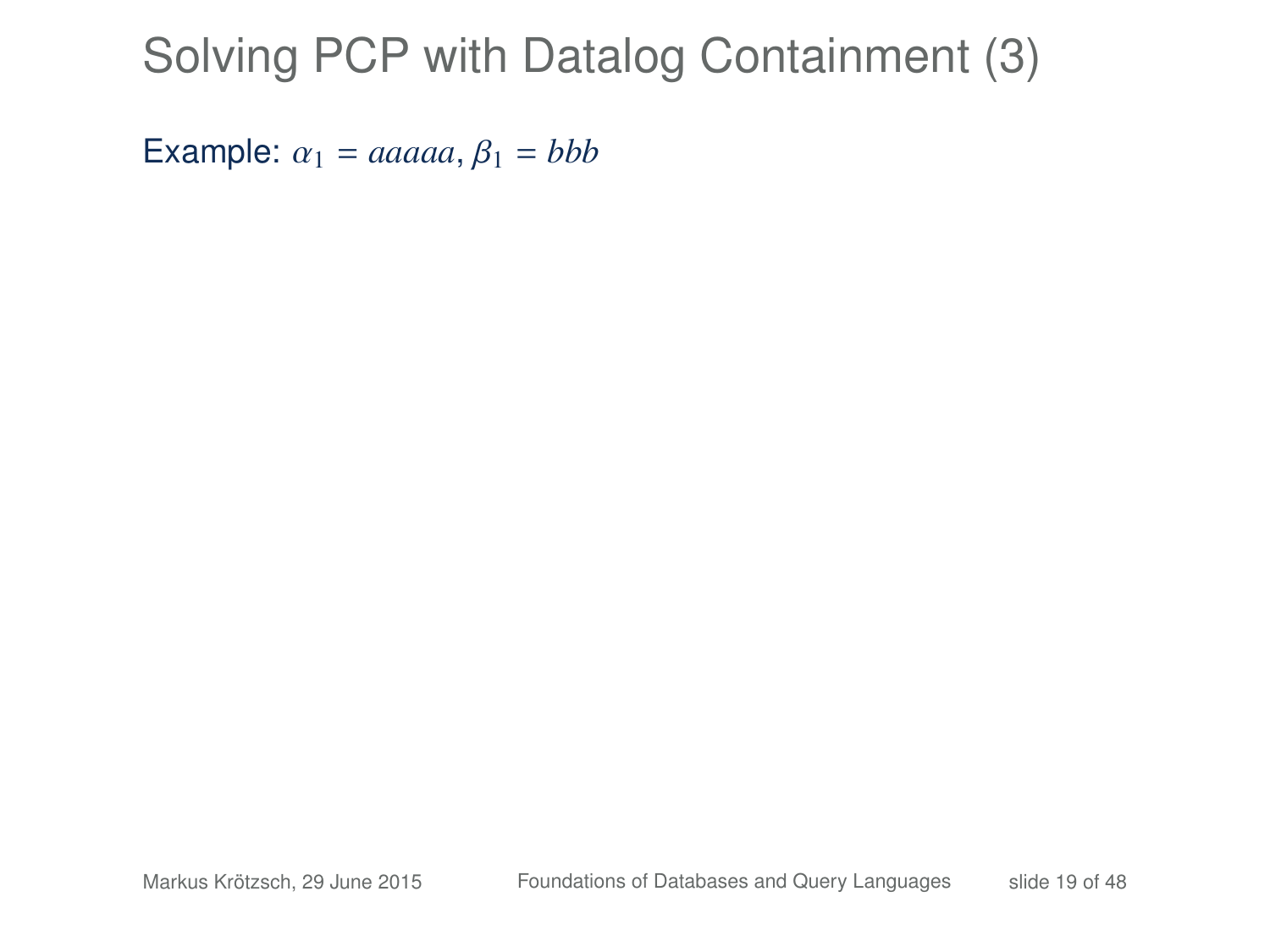### Solving PCP with Datalog Containment (3)

Example:  $\alpha_1 = aaaaa, \beta_1 = bbb$ 

Problem:  $P_1$  also accepts some unintended cases



Additional IDB facts that are derived:

 $PCP(1, 6, 6)$  Accept()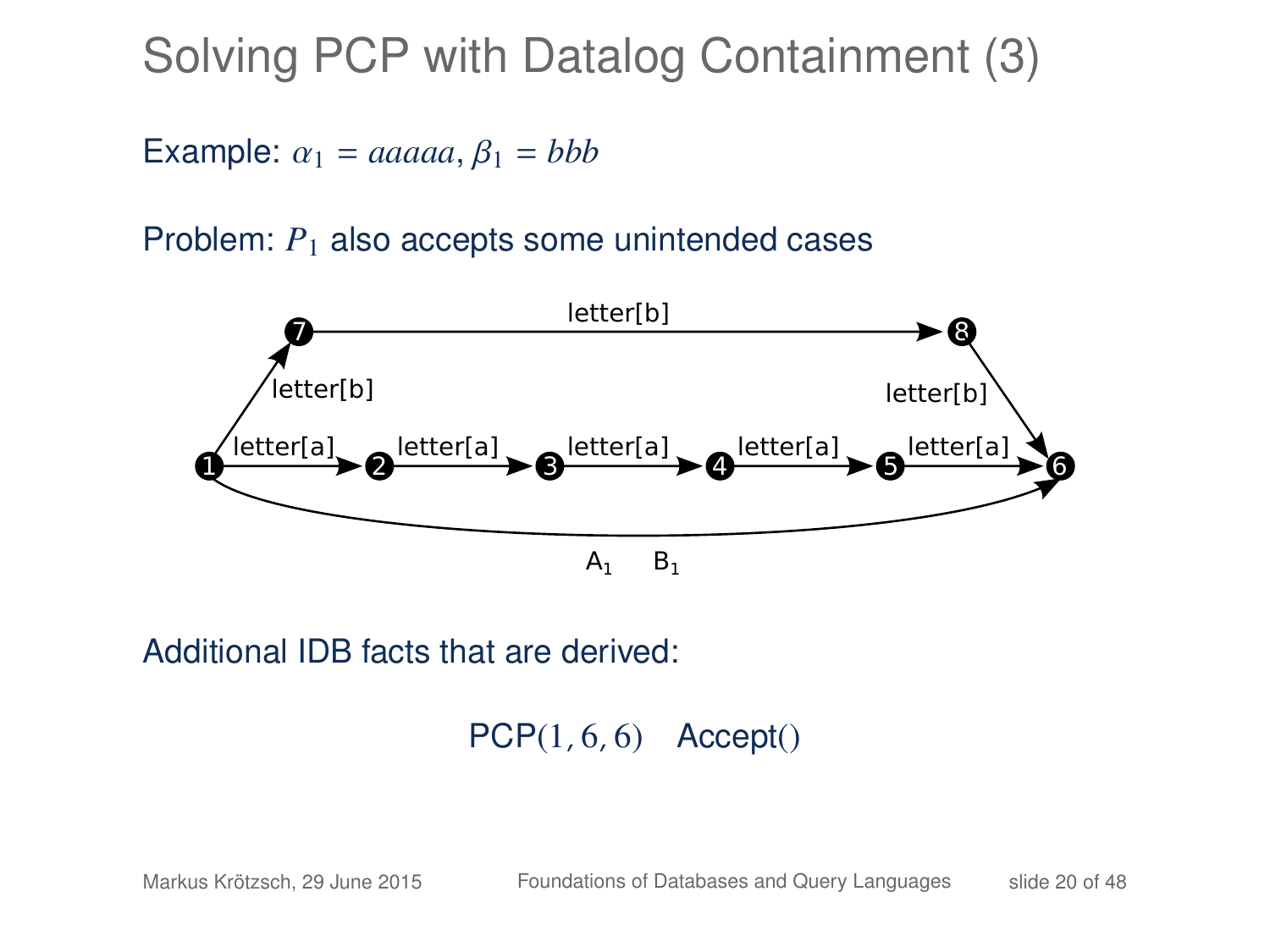Solving PCP with Datalog Containment (4)

Solution: specify a program  $P<sub>2</sub>$  that recognises all unwanted cases

 $P_2$  consists of the following rules (for all letters  $\sigma$ ,  $\sigma'$ ):

 $EP(x, x) \leftarrow$  $EP(y_1, y_2) \leftarrow EP(x_1, x_2) \wedge \text{letter}[\sigma](x_1, y_1) \wedge \text{letter}[\sigma](x_2, y_2)$  $\text{Accept}() \leftarrow \text{EP}(x_1, x_2) \land \text{letter}[\sigma](x_1, y_1) \land \text{letter}[\sigma'(x_2, y_2) \quad \sigma \neq \sigma'$  $NEP(x_1, y_2) \leftarrow EP(x_1, x_2) \wedge letter[\sigma](x_2, y_2)$  $NEP(x_1, y_2) \leftarrow NEP(x_1, x_2) \wedge \text{letter}[\sigma](x_2, y_2)$  $Accept() \leftarrow NEP(x, x)$ 

Intuition:

- EP defines equal paths (forwards, from one starting point)
- NEP defines paths of different length (from one starting point to the same end point)

 $\rightarrow$  *P*<sub>2</sub> accepts all databases with distinct parallel paths

Markus Krötzsch, 29 June 2015 [Foundations of Databases and Query Languages](#page-0-0) slide 21 of 48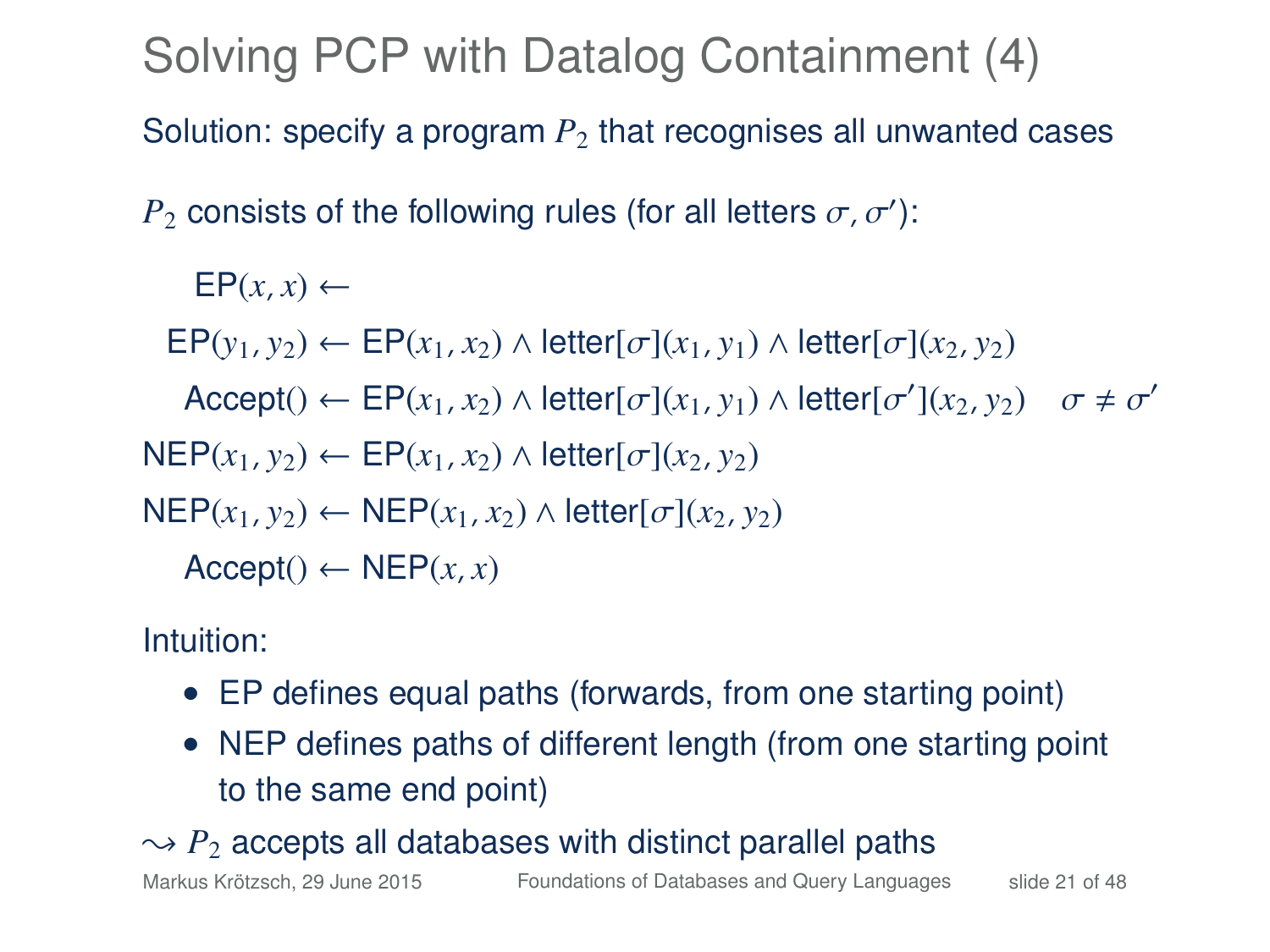# Solving PCP with Datalog Containment (5)

What does it mean if  $\langle$  Accept,  $P_1$  is contained in  $\langle$  Accept,  $P_2$ <sup>2</sup>?

The following are equivalent:

- All databases with potential PCP solutions also have distinct parallel paths.
- Databases without distinct parallel paths have no PCP solutions.
- Linear databases (words) have no PCP solutions.
- The answer to the PCP is "no".
- $\rightarrow$  If we could decide Datalog containment, we could decide PCP

#### Theorem

Containment and equivalence of Datalog queries are undecidable.

#### (Note that emptiness of Datalog queries is trivial)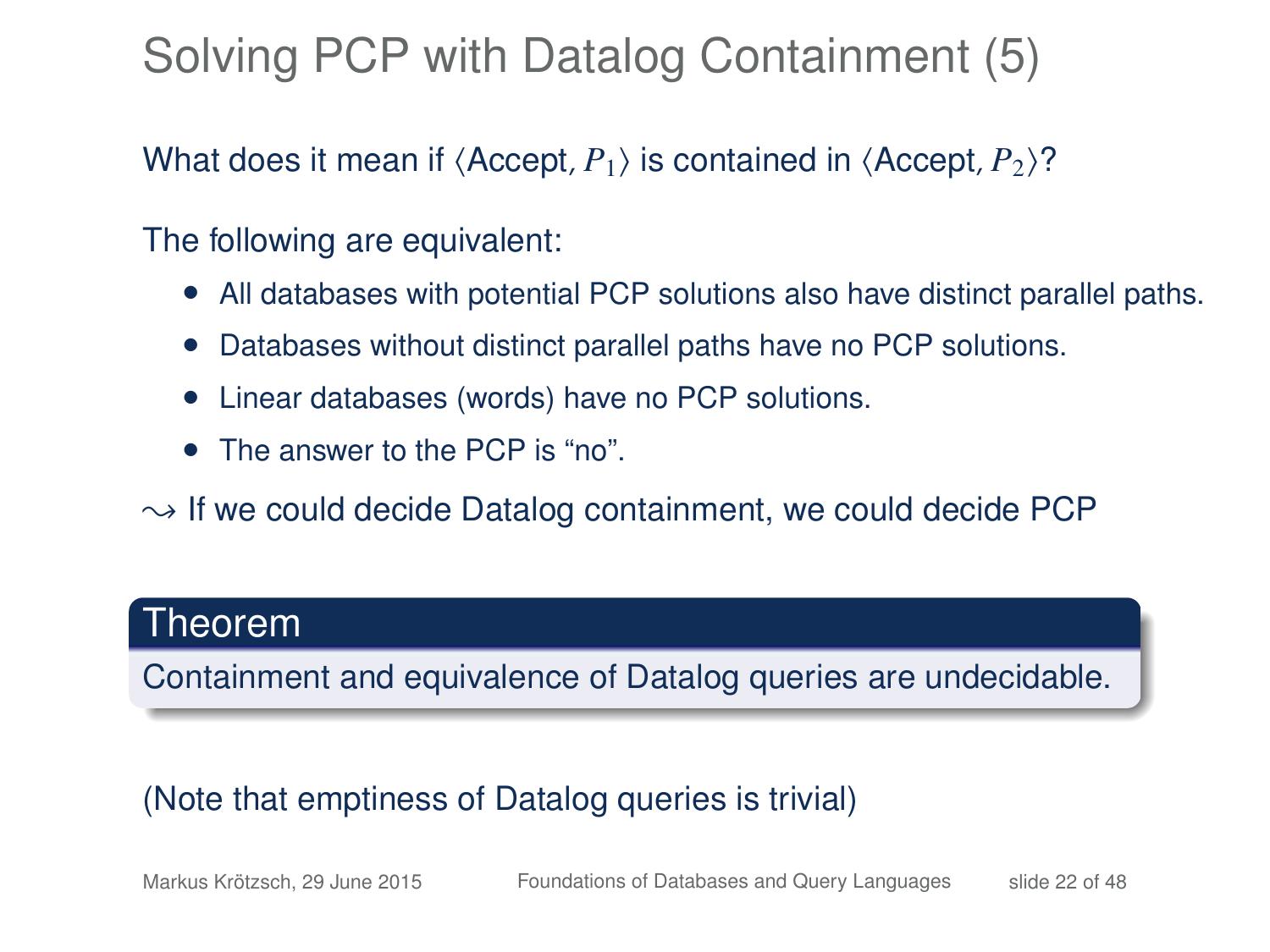# Implementation of Datalog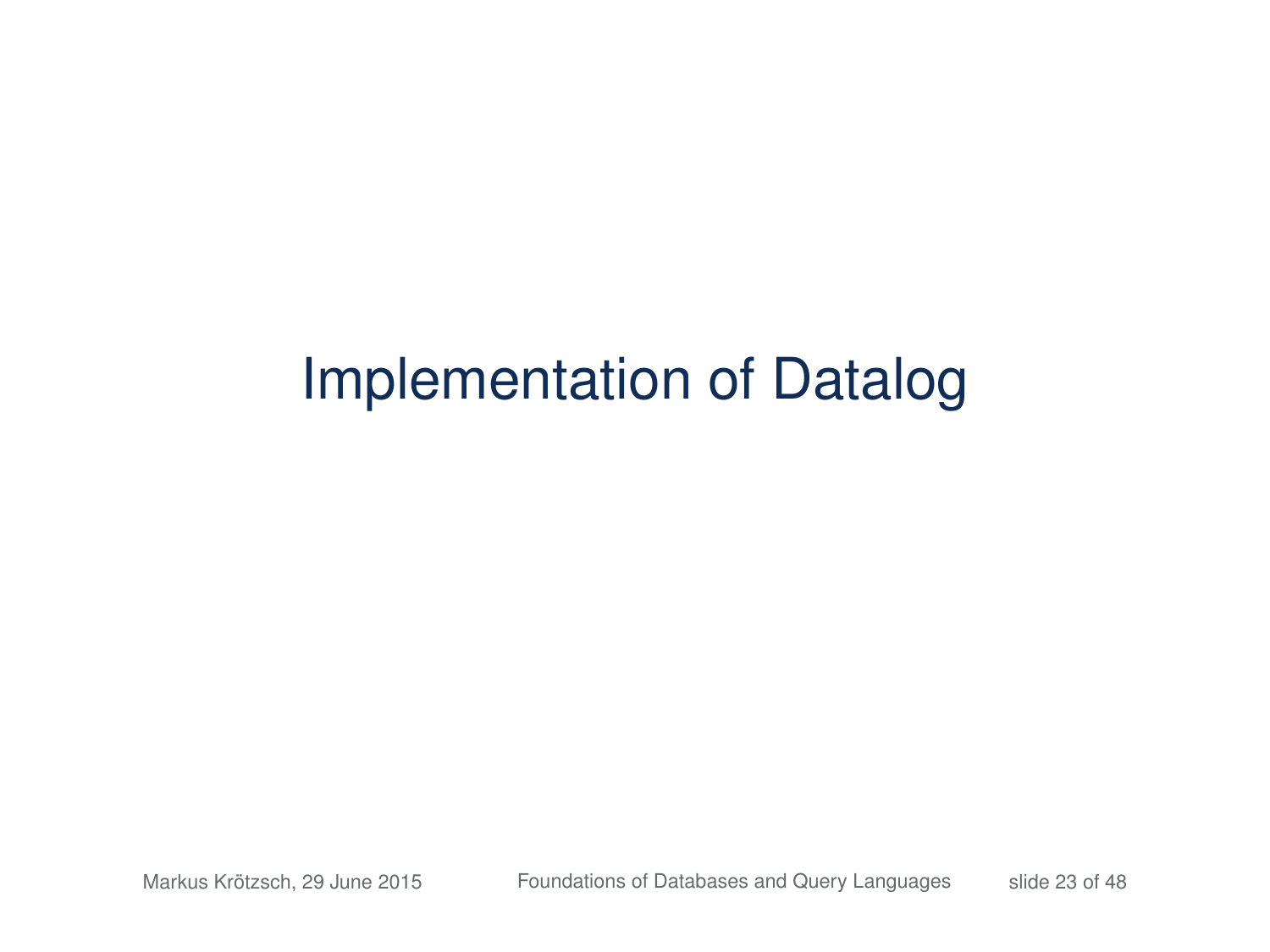# Implementing Datalog

FO queries (and thus also CQs and UCQs) are supported by almost all DMBS  $\rightarrow$  many specific implementation and optimisation techniques

How can Datalog queries be answered in practice?  $\rightarrow$  techniques for dealing with recursion in DBMS query answering

There are two major paradigms for answering recursive queries:

- Bottom-up: derive conclusions by applying rules to given facts
- Top-down: search for proofs to infer results given query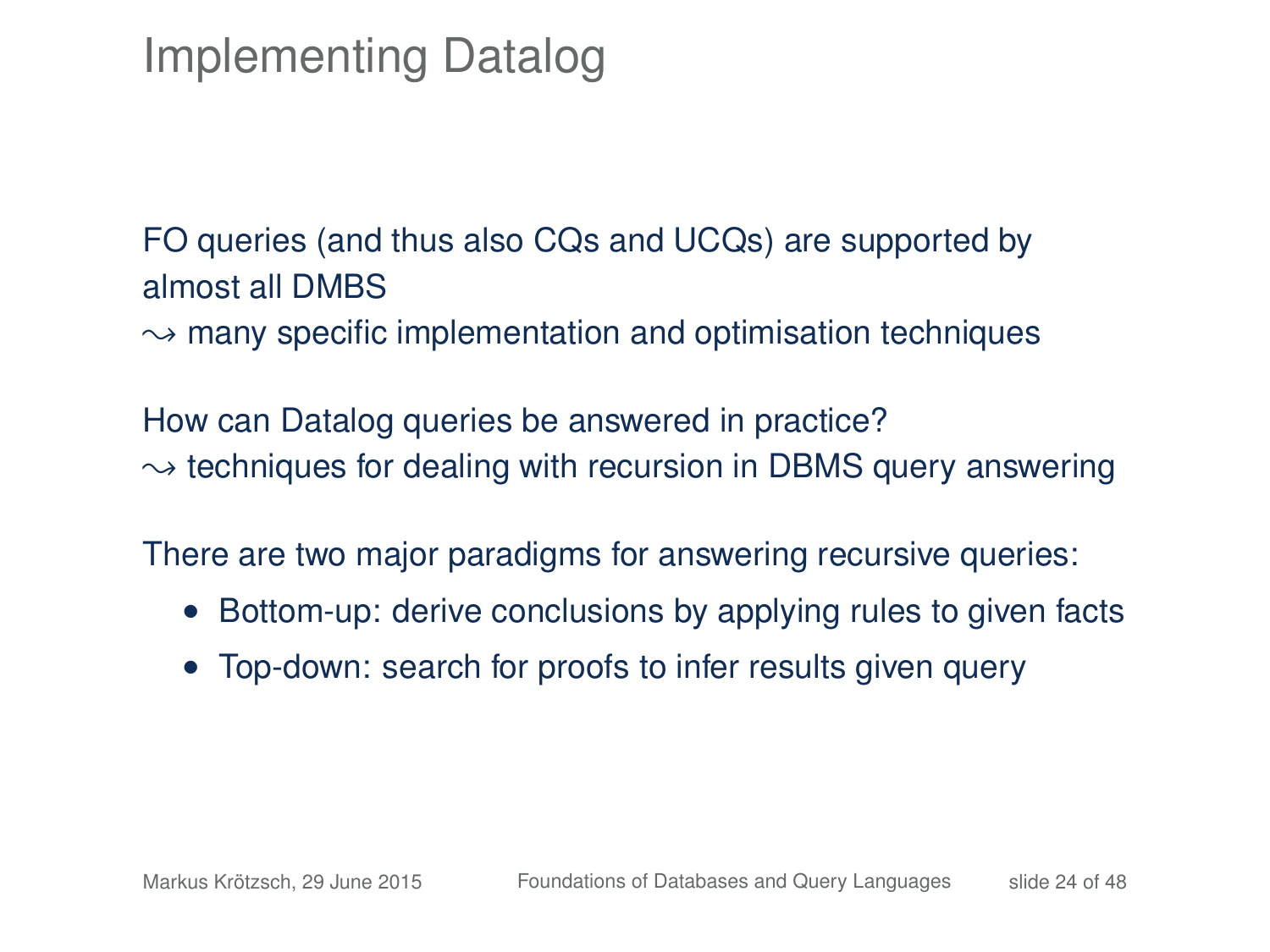# Computing Datalog Query Answers Bottom-Up

We already saw a way to compute Datalog answers bottom-up: the step-wise computation of the consequence operator *T<sup>P</sup>*

Bottom-up computation is known under many names:

- Forward-chaining since rules are "chained" from premise to conclusion (common in logic programming)
- Materialisation since inferred facts are stored ("materialised") (common in databases)
- Saturation since the input database is "saturated" with inferences (common in theorem proving)
- Deductive closure since we "close" the input under entailments (common in formal logic)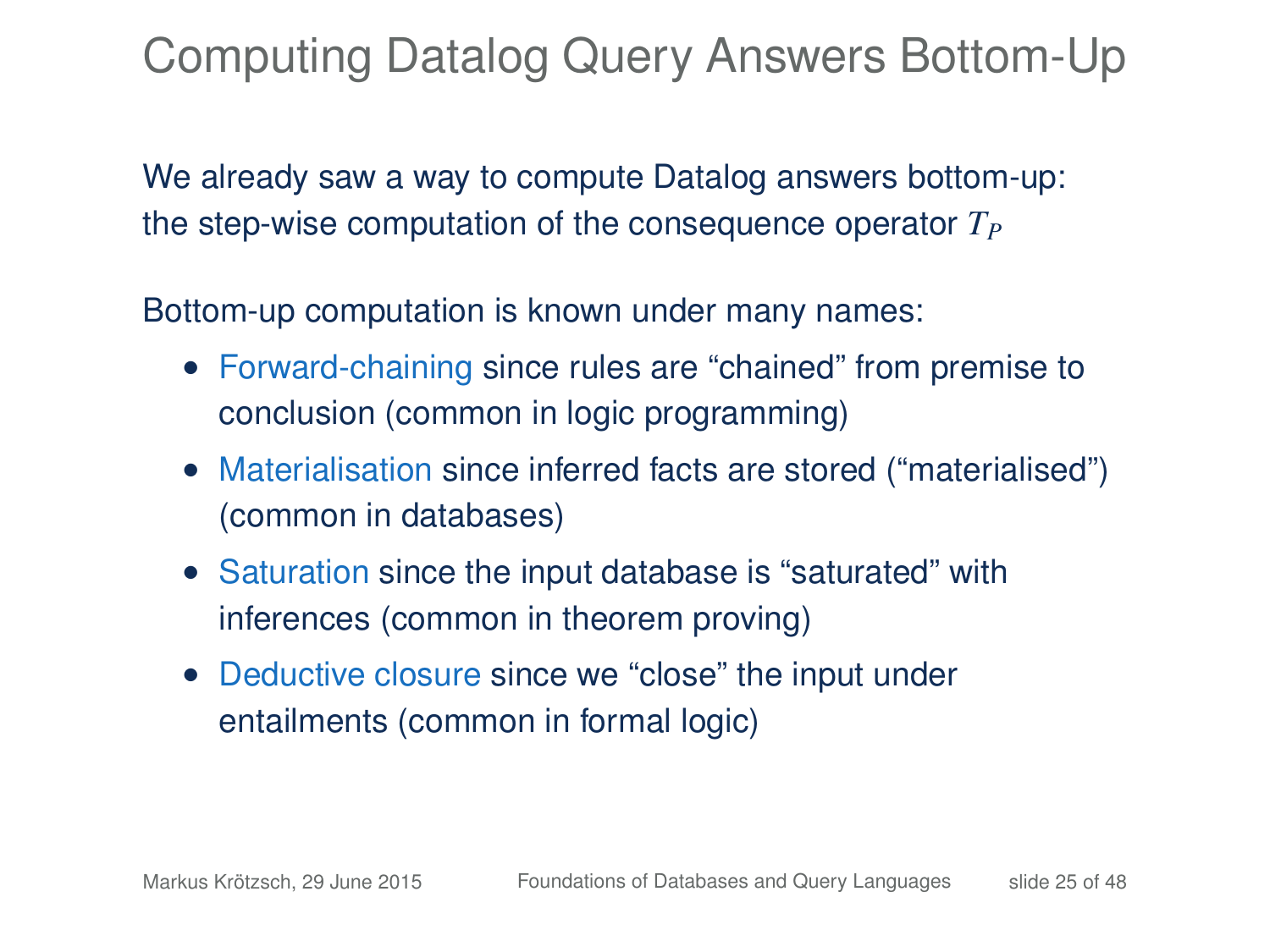# Naive Evaluation of Datalog Queries

### A direct approach for computing  $T_P^{\infty}$

| 01 | $T_p^0 := \emptyset$                                           |
|----|----------------------------------------------------------------|
|    | 02 $i := 0$                                                    |
| 03 | repeat:                                                        |
| 04 | $T_P^{i+1} := \emptyset$                                       |
| 05 | for $H \leftarrow B_1 \wedge \ldots \wedge B_\ell \in P$ :     |
| 06 | <b>for</b> $\theta \in B_1 \wedge \ldots \wedge B_\ell(T_p)$ : |
| 07 | $T_P^{i+1} := T_P^{i+1} \cup \{H\theta\}$                      |
| 08 | $i := i + 1$                                                   |
| 09 | until $T_P^{i-1} = T_P^i$                                      |
| 10 | return $T_p^i$                                                 |

#### Notation for line 06/07:

- a substitution  $\theta$  is a mapping from variables to database elements
- for a formula  $F$ , we write  $F\theta$ for the formula obtained by replacing each free variable  $x$  in *F* by  $\theta(x)$
- for a CQ *Q* and database I, we write  $\theta \in O(I)$  if  $I \models O\theta$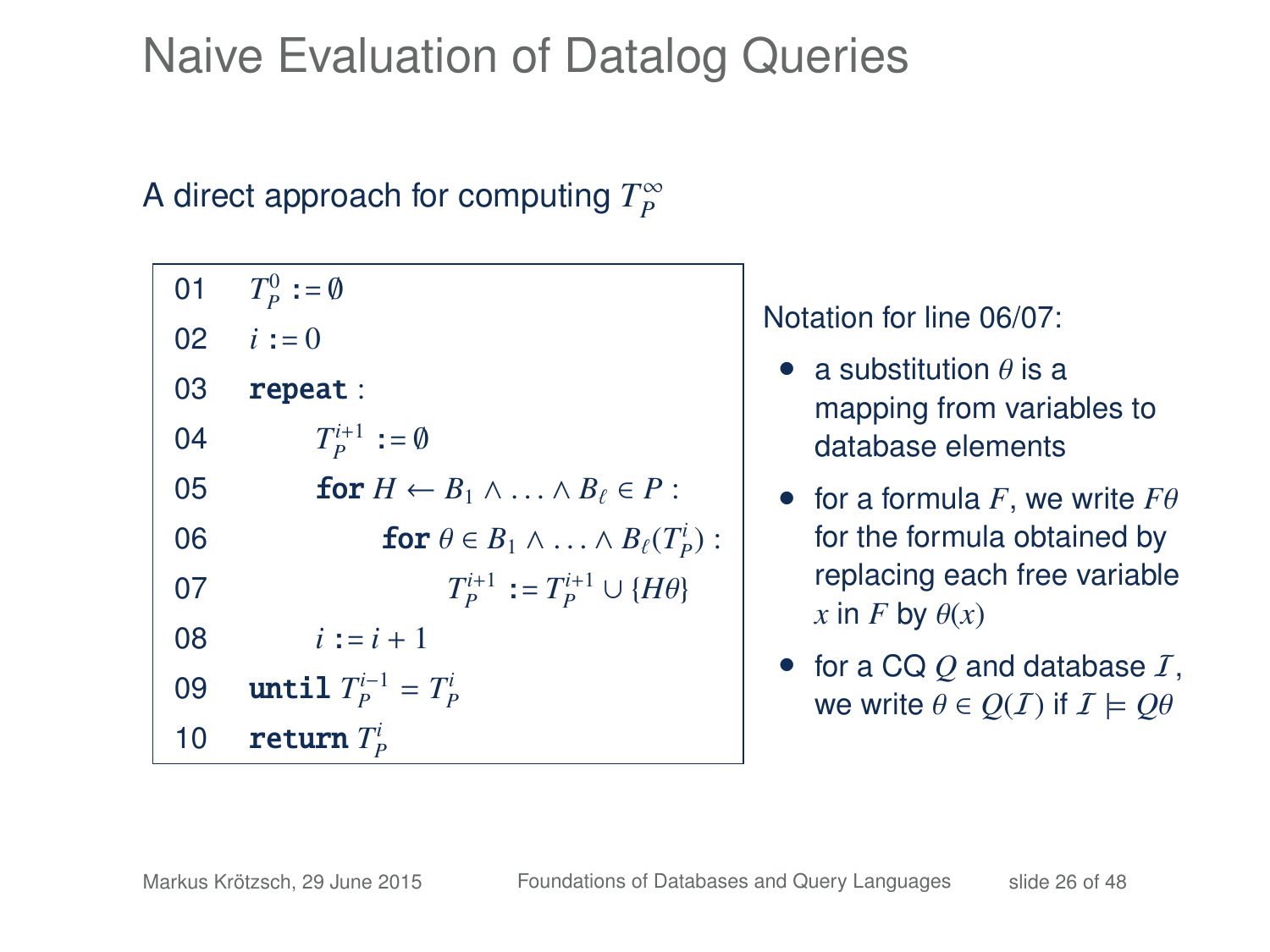An example Datalog program:

e(1, 2) e(2, 3) e(3, 4) e(4, 5)  $(T(x, y) \leftarrow e(x, y)$ (*R*2) T(*x*,*z*) ← T(*x*, *y*) ∧ T(*y*,*z*)

$$
T_P^0 = \emptyset
$$
  
\n
$$
T_P^1 = \{\mathsf{T}(1, 2), \mathsf{T}(2, 3), \mathsf{T}(3, 4), \mathsf{T}(4, 5)\}
$$
  
\n
$$
T_P^2 = T_P^1 \cup \{\mathsf{T}(1, 3), \mathsf{T}(2, 4), \mathsf{T}(3, 5)\}
$$
  
\n
$$
T_P^3 = T_P^2 \cup \{\mathsf{T}(1, 4), \mathsf{T}(2, 5), \mathsf{T}(1, 5)\}
$$
  
\n
$$
T_P^4 = T_P^3 = T_P^\infty
$$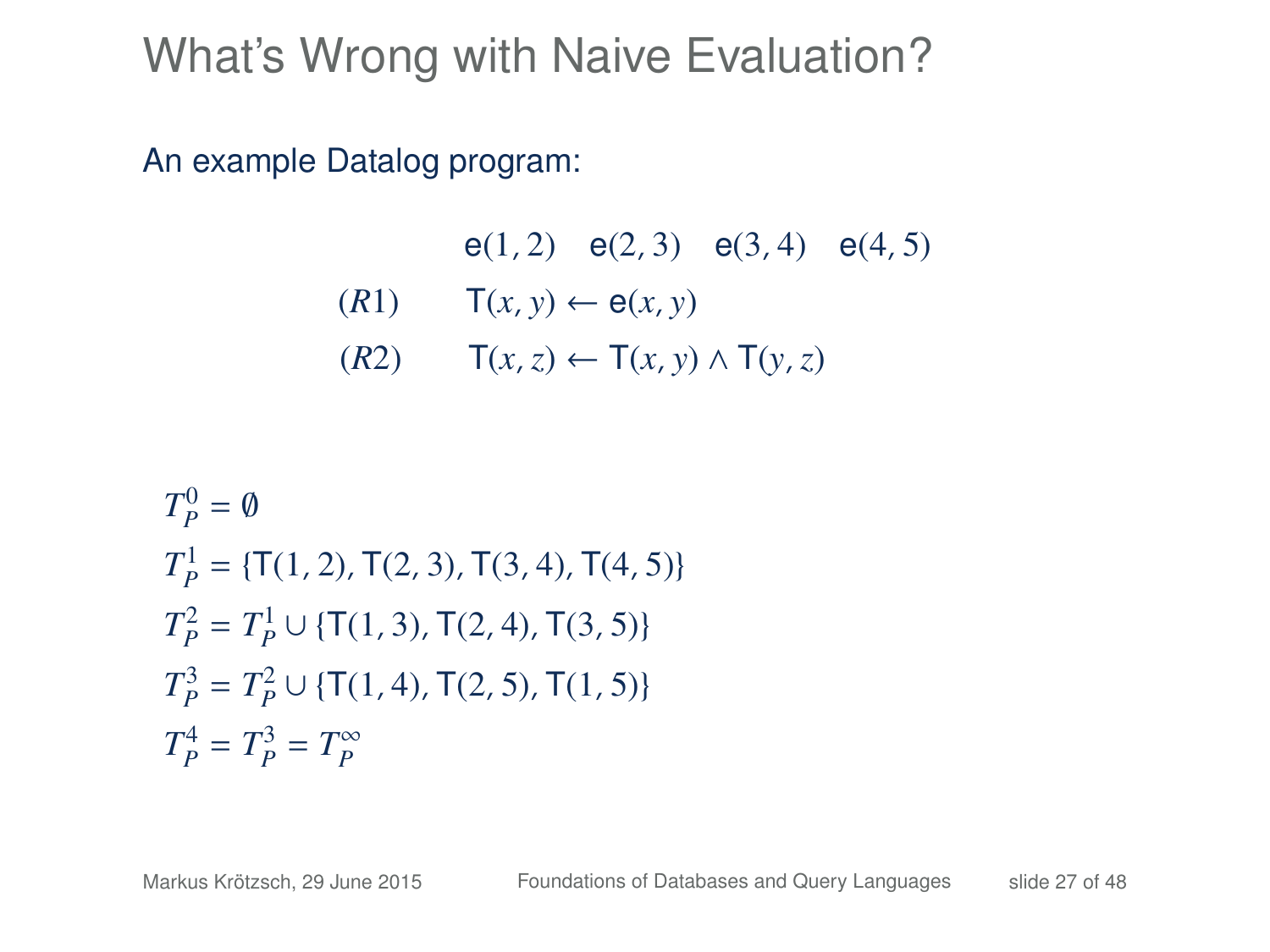An example Datalog program:

e(1, 2) e(2, 3) e(3, 4) e(4, 5)  $(T(x, y) \leftarrow e(x, y)$ (*R*2) T(*x*,*z*) ← T(*x*, *y*) ∧ T(*y*,*z*)

$$
T_P^0 = 0
$$
 initialisation  
\n
$$
T_P^1 = \{T(1, 2), T(2, 3), T(3, 4), T(4, 5)\}
$$
  
\n
$$
T_P^2 = T_P^1 \cup \{T(1, 3), T(2, 4), T(3, 5)\}
$$
  
\n
$$
T_P^3 = T_P^2 \cup \{T(1, 4), T(2, 5), T(1, 5)\}
$$
  
\n
$$
T_P^4 = T_P^3 = T_P^{\infty}
$$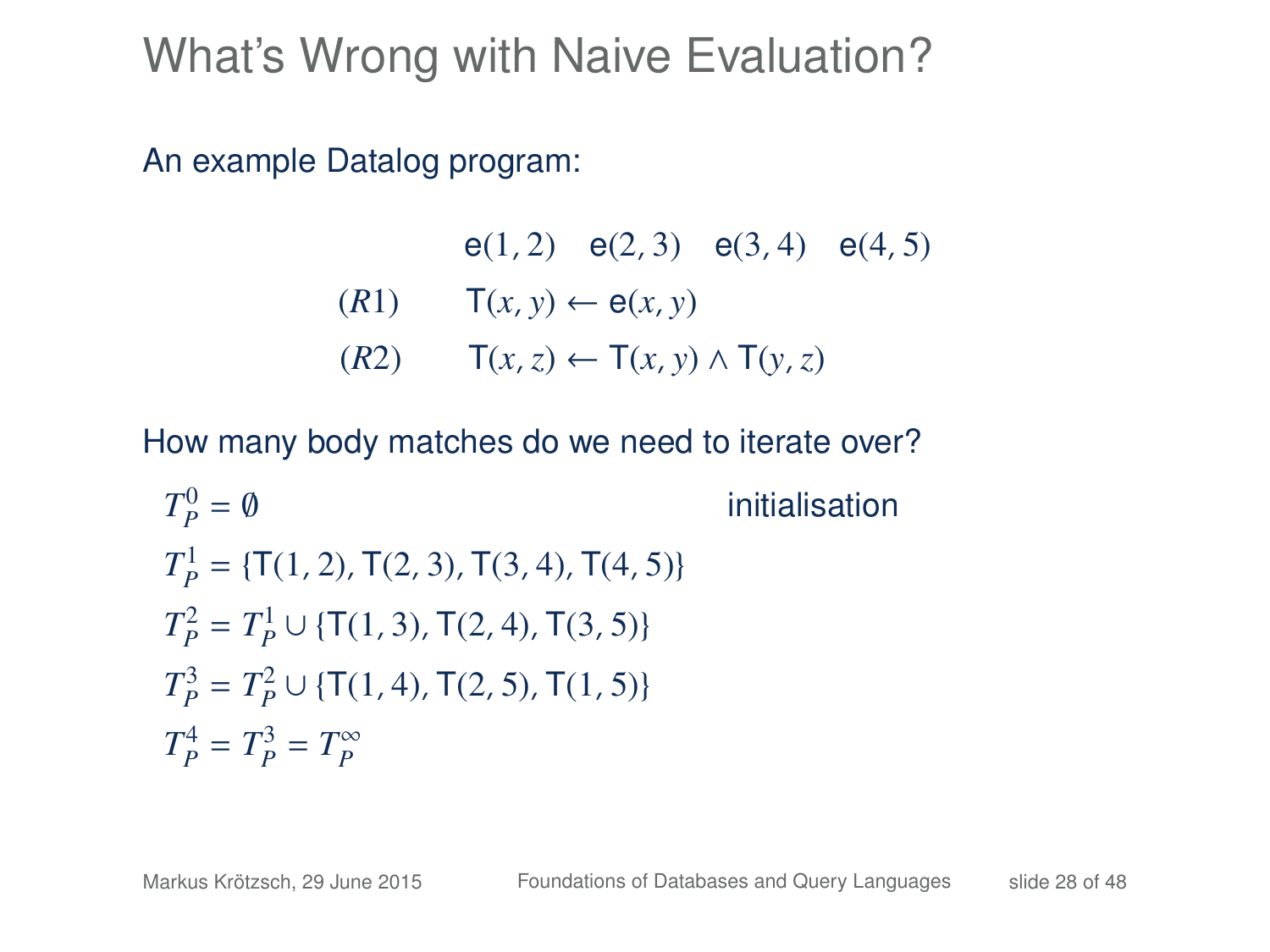An example Datalog program:

e(1, 2) e(2, 3) e(3, 4) e(4, 5)  $(T(x, y) \leftarrow e(x, y)$ (*R*2) T(*x*,*z*) ← T(*x*, *y*) ∧ T(*y*,*z*)

$$
T_P^0 = \emptyset
$$
 initialization  
\n
$$
T_P^1 = \{T(1, 2), T(2, 3), T(3, 4), T(4, 5)\} \quad \text{4 matches for (R1)}
$$
\n
$$
T_P^2 = T_P^1 \cup \{T(1, 3), T(2, 4), T(3, 5)\}
$$
\n
$$
T_P^3 = T_P^2 \cup \{T(1, 4), T(2, 5), T(1, 5)\}
$$
\n
$$
T_P^4 = T_P^3 = T_P^\infty
$$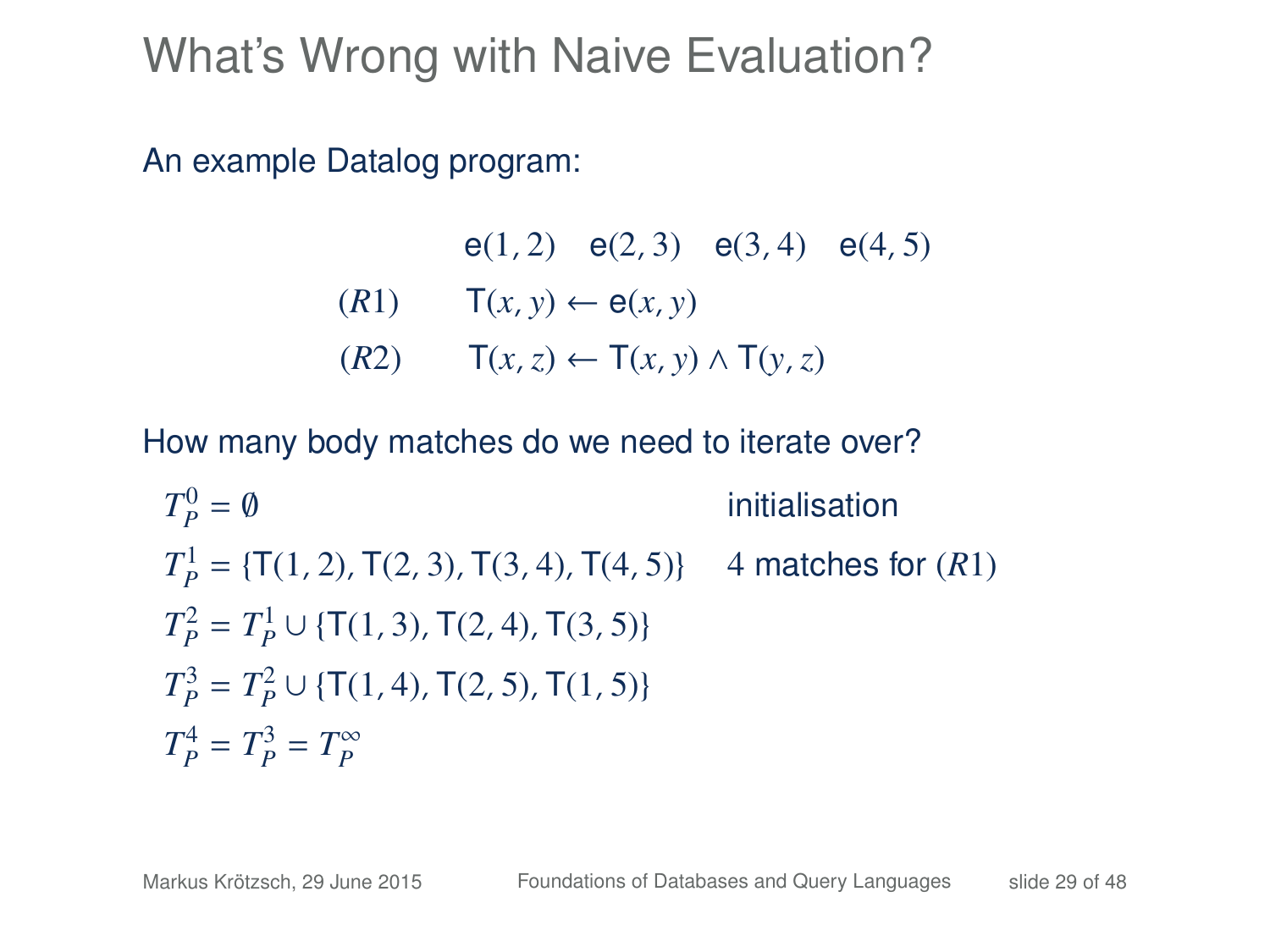An example Datalog program:

e(1, 2) e(2, 3) e(3, 4) e(4, 5)  $(T(x, y) \leftarrow e(x, y)$ (*R*2) T(*x*,*z*) ← T(*x*, *y*) ∧ T(*y*,*z*)

$$
T_P^0 = \emptyset
$$
 initialization  
\n
$$
T_P^1 = \{T(1, 2), T(2, 3), T(3, 4), T(4, 5)\} \quad \text{4 matches for (R1)}
$$
\n
$$
T_P^2 = T_P^1 \cup \{T(1, 3), T(2, 4), T(3, 5)\} \quad \text{4} \times (R1) + 3 \times (R2)
$$
\n
$$
T_P^3 = T_P^2 \cup \{T(1, 4), T(2, 5), T(1, 5)\}
$$
\n
$$
T_P^4 = T_P^3 = T_P^\infty
$$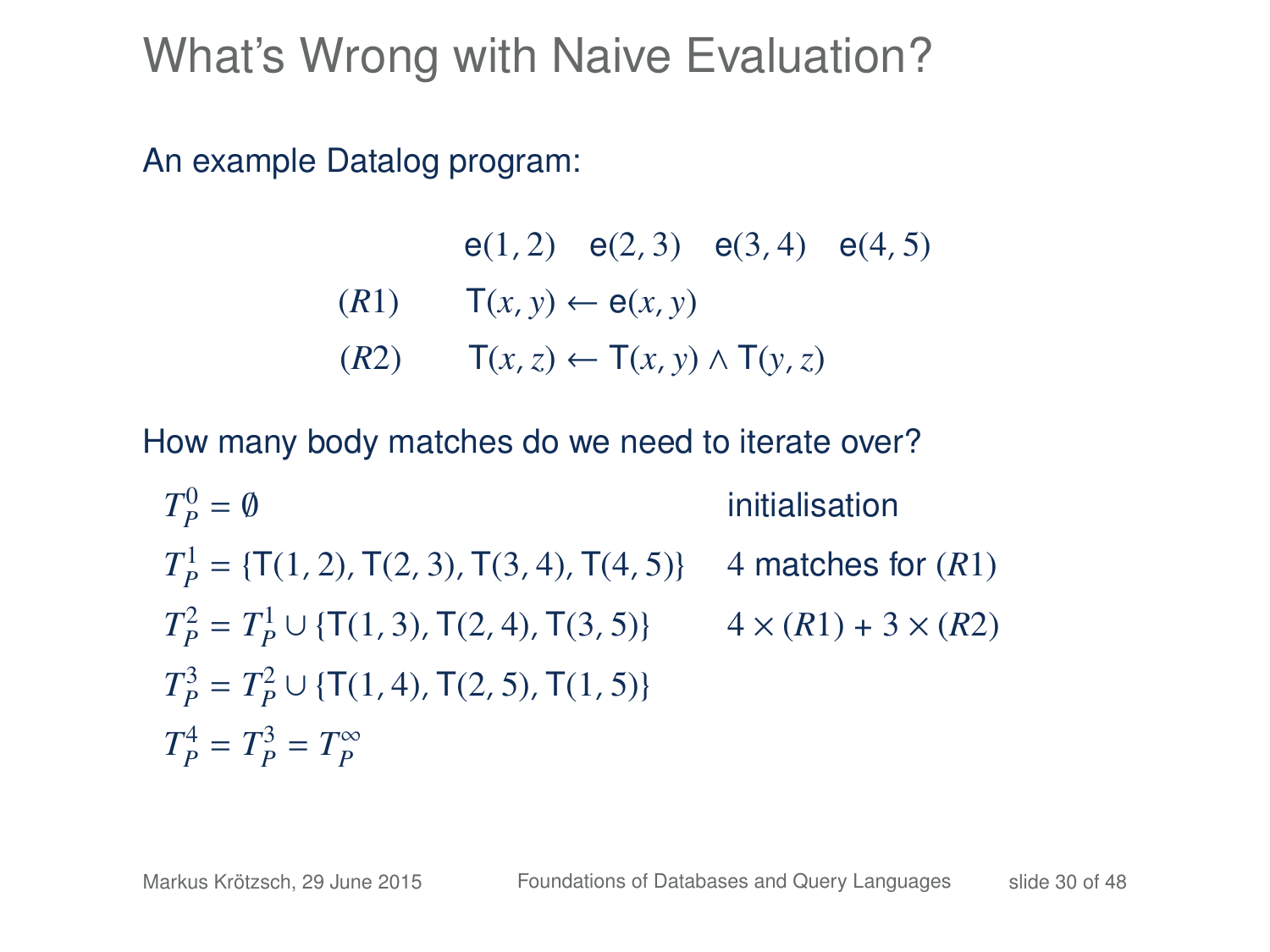An example Datalog program:

e(1, 2) e(2, 3) e(3, 4) e(4, 5)  $(T(x, y) \leftarrow e(x, y)$ (*R*2) T(*x*,*z*) ← T(*x*, *y*) ∧ T(*y*,*z*)

$$
T_P^0 = \emptyset
$$
 initialization  
\n
$$
T_P^1 = \{T(1, 2), T(2, 3), T(3, 4), T(4, 5)\} \quad \text{4 matches for (R1)}
$$
\n
$$
T_P^2 = T_P^1 \cup \{T(1, 3), T(2, 4), T(3, 5)\} \quad \text{4} \times (R1) + 3 \times (R2)
$$
\n
$$
T_P^3 = T_P^2 \cup \{T(1, 4), T(2, 5), T(1, 5)\} \quad \text{4} \times (R1) + 8 \times (R2)
$$
\n
$$
T_P^4 = T_P^3 = T_P^\infty
$$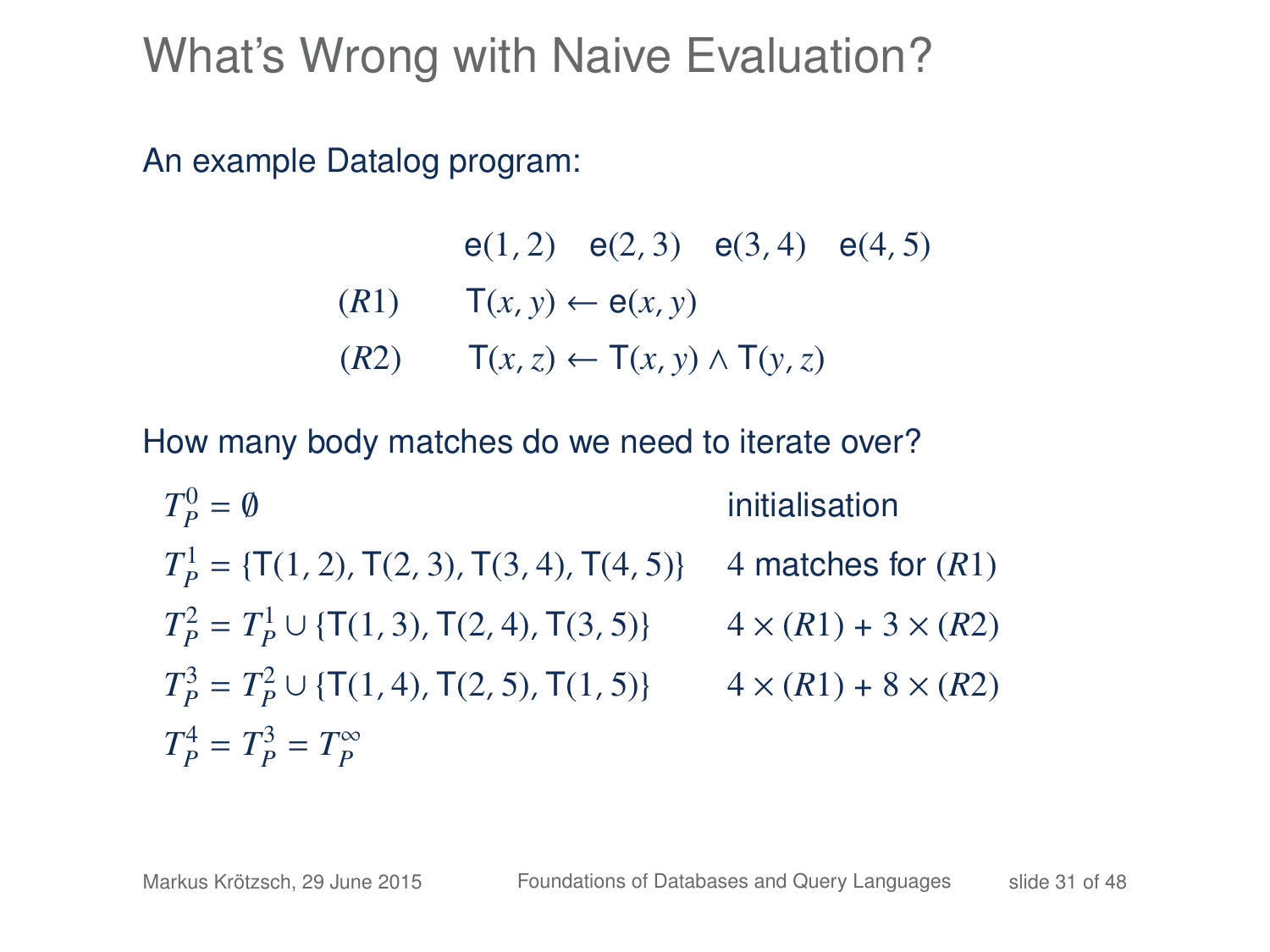An example Datalog program:

e(1, 2) e(2, 3) e(3, 4) e(4, 5)  $(T(x, y) \leftarrow e(x, y)$ (*R*2) T(*x*,*z*) ← T(*x*, *y*) ∧ T(*y*,*z*)

How many body matches do we need to iterate over?

 $T_P^0$ initialisation  $T_P^1$  = {T(1, 2), T(2, 3), T(3, 4), T(4, 5)} 4 matches for (*R*1)  $T_P^2 = T_P^1 \cup \{ \textsf{T}(1, 3), \textsf{T}(2, 4), \textsf{T}(3, 5) \}$  4 × (*R*1) + 3 × (*R*2)  $T_P^3 = T_P^2 \cup \{ \mathsf{T}(1, 4), \mathsf{T}(2, 5), \mathsf{T}(1, 5) \}$  4 × (*R*1) + 8 × (*R*2)  $T_P^4 = T_P^3 = T_P^{\infty}$  $4 \times (R1) + 10 \times (R2)$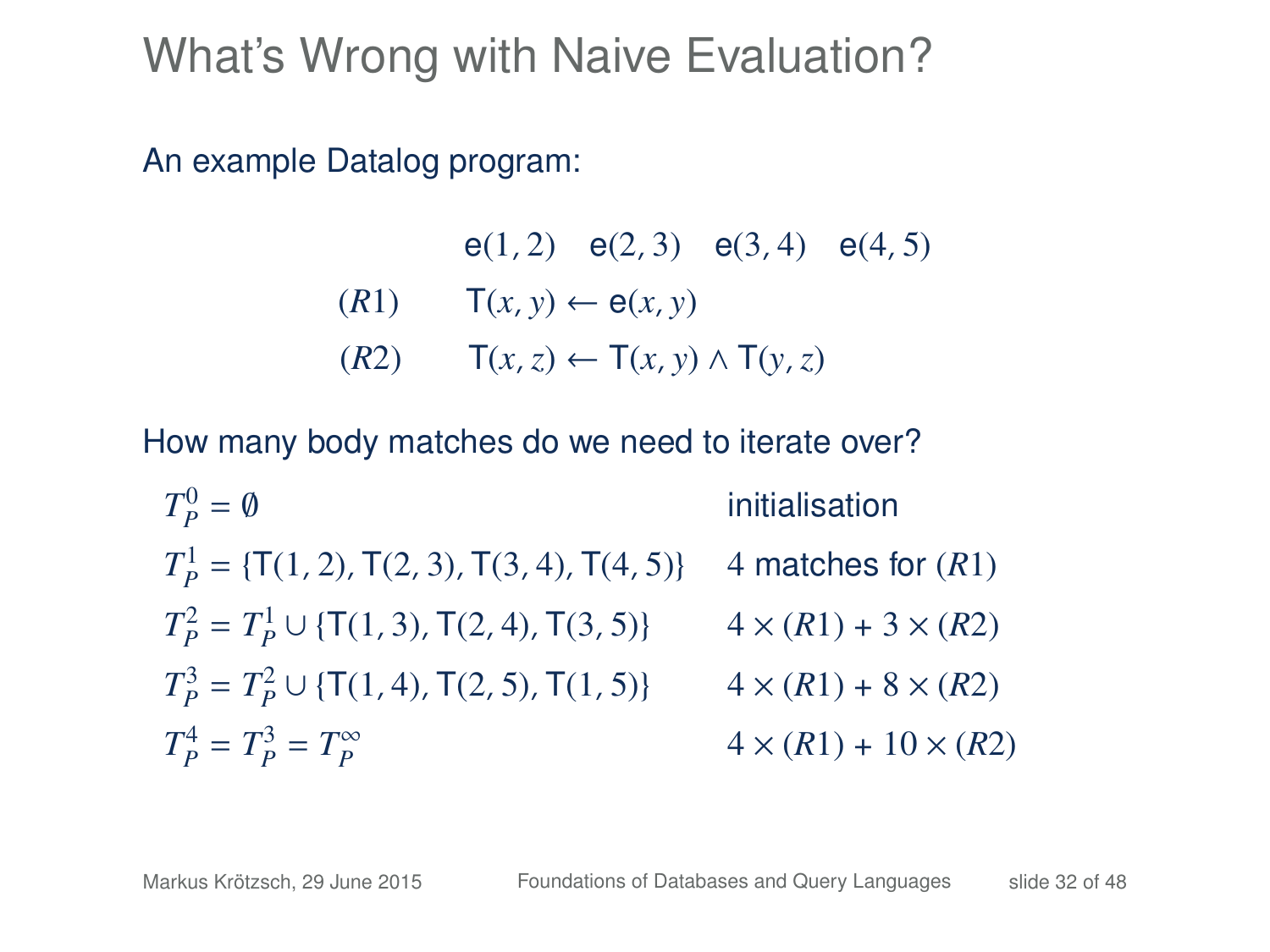An example Datalog program:

e(1, 2) e(2, 3) e(3, 4) e(4, 5)  $(T(x, y) \leftarrow e(x, y)$ (*R*2) T(*x*,*z*) ← T(*x*, *y*) ∧ T(*y*,*z*)

How many body matches do we need to iterate over?

 $T_P^0$ initialisation  $T_P^1$  = {T(1, 2), T(2, 3), T(3, 4), T(4, 5)} 4 matches for (*R*1)  $T_P^2 = T_P^1 \cup \{ \textsf{T}(1, 3), \textsf{T}(2, 4), \textsf{T}(3, 5) \}$  4 × (*R*1) + 3 × (*R*2)  $T_P^3 = T_P^2 \cup \{ \mathsf{T}(1, 4), \mathsf{T}(2, 5), \mathsf{T}(1, 5) \}$  4 × (*R*1) + 8 × (*R*2)  $T_P^4 = T_P^3 = T_P^{\infty}$  $4 \times (R1) + 10 \times (R2)$ 

In total, we considered 37 matches to derive 11 facts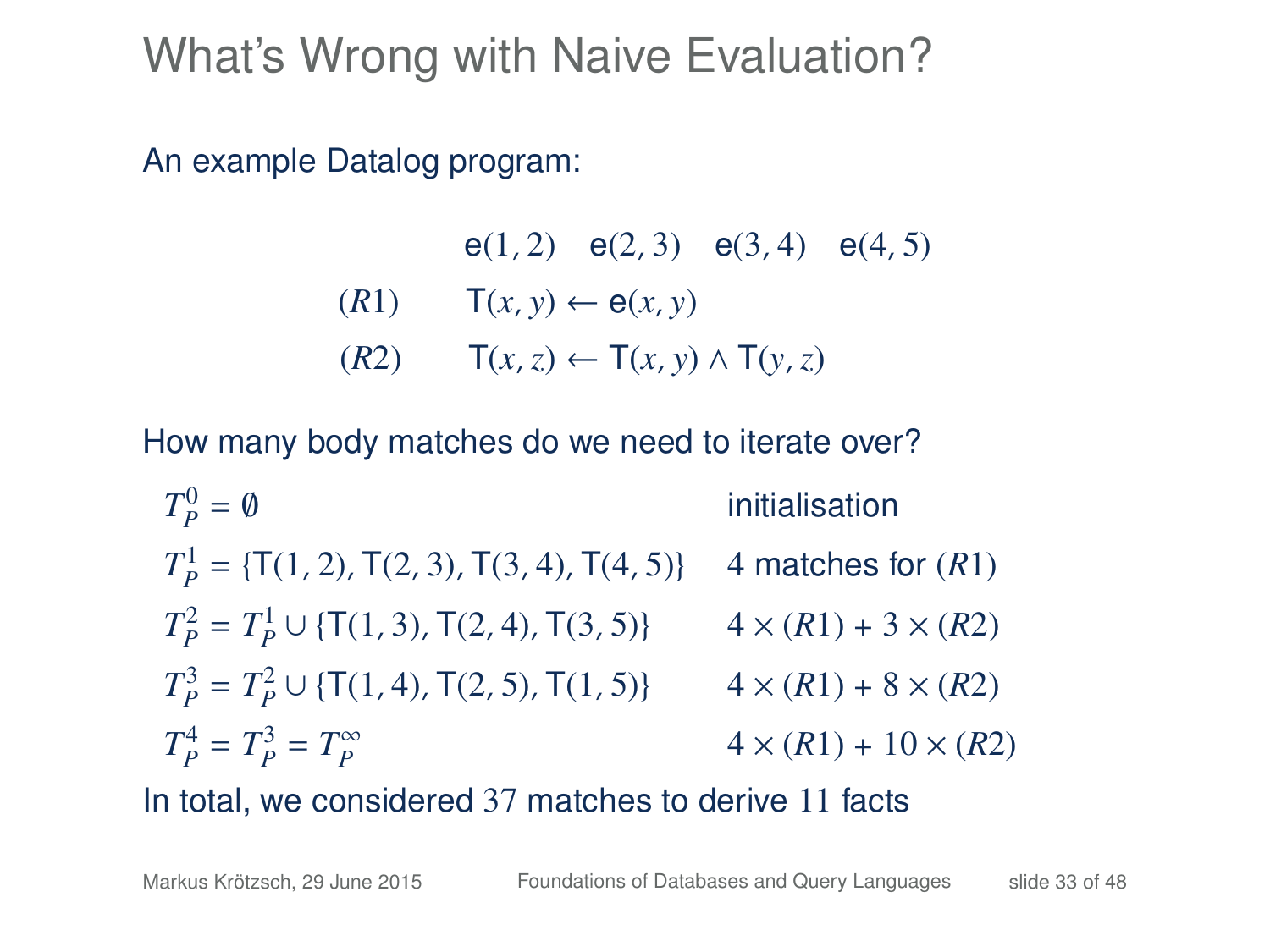### Less Naive Evaluation Strategies

Does it really matter how often we consider a rule match? After all, each fact is added only once ...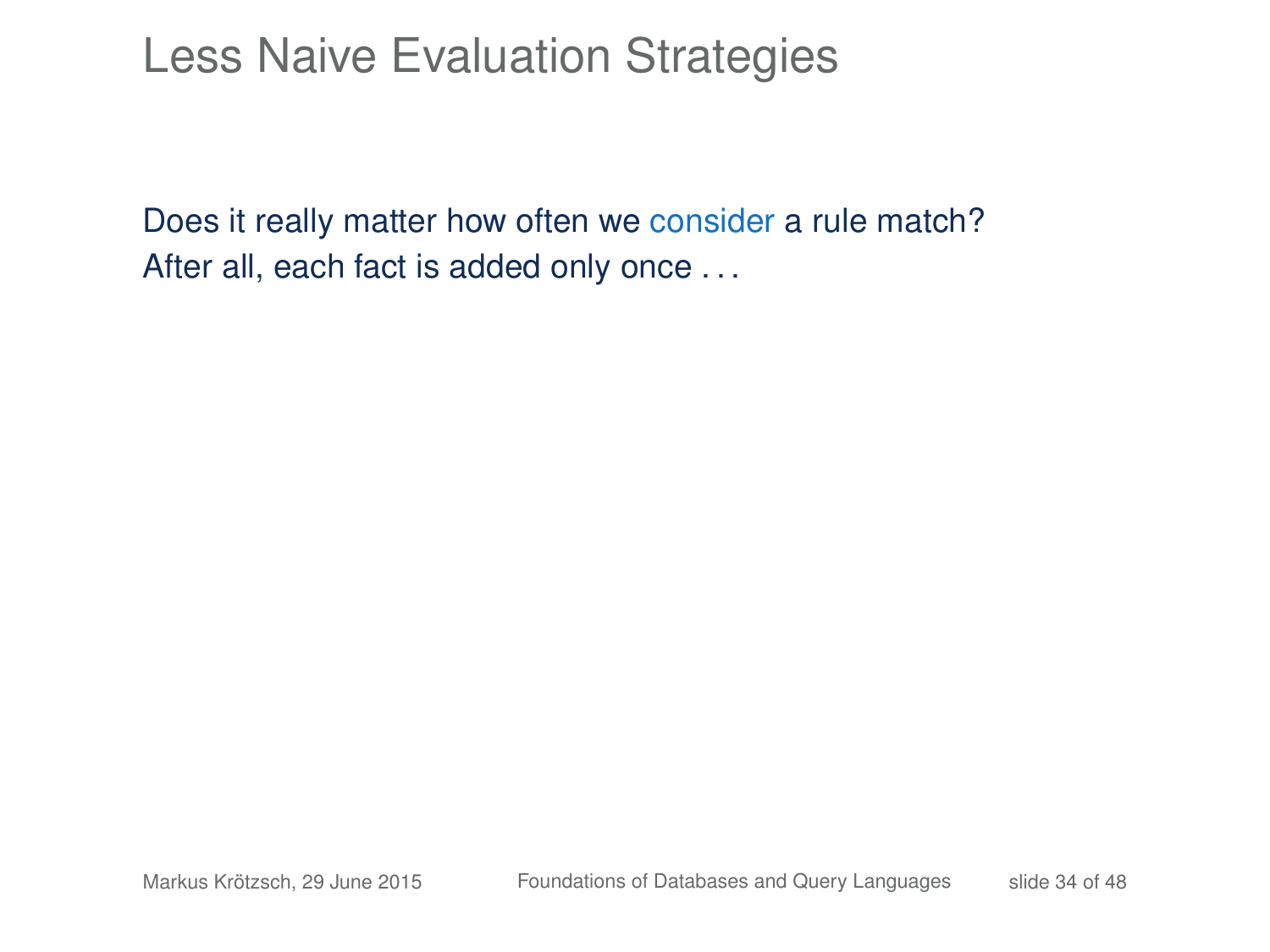### Less Naive Evaluation Strategies

Does it really matter how often we consider a rule match? After all, each fact is added only once . . .

In practice, finding applicable rules takes significant time, even if the conclusion does not need to be added – iteration takes time!  $\rightarrow$  huge potential for optimisation

Observation:

we derive the same conclusions over and over again in each step

Idea: apply rules only to newly derived facts  $\rightarrow$  semi-naive evaluation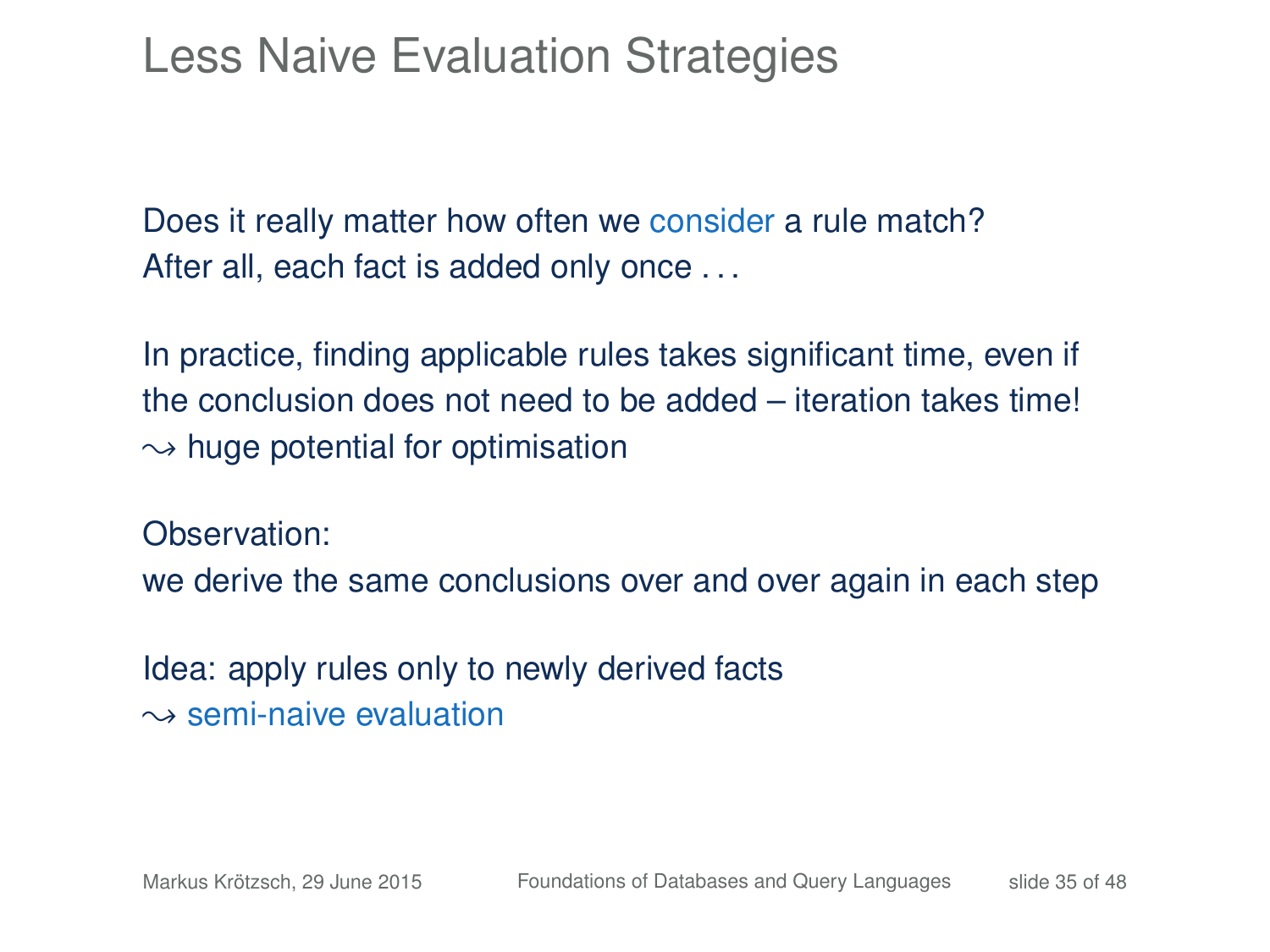### Semi-Naive Evaluation

The computation yields sets  $T_p^0 \subseteq T_p^1 \subseteq T_p^2 \subseteq \ldots \subseteq T_p^{\infty}$ 

- For an IDB predicate R, let R<sup>*i*</sup> be the "predicate" that contains exactly the R-facts in  $T_P^i$
- For  $i \leq 1$ , let  $\Delta_R^i$  be the collection of facts  $R^i \setminus R^{i-1}$

We can restrict rules to use only some computations. Some options for the computation in step  $i + 1$ :

$$
T(x, z) \leftarrow T^i(x, y) \land T^i(y, z)
$$
  
\n
$$
T(x, z) \leftarrow \Delta_T^i(x, y) \land \Delta_T^i(y, z)
$$
  
\n
$$
T(x, z) \leftarrow \Delta_T^i(x, y) \land T^i(y, z)
$$
  
\n
$$
T(x, z) \leftarrow T^i(x, y) \land \Delta_T^i(y, z)
$$

same as original rule (*y*,*z*) restrict to new facts (*y*,*z*) partially restrict to new facts partially restrict to new facts

#### What to chose?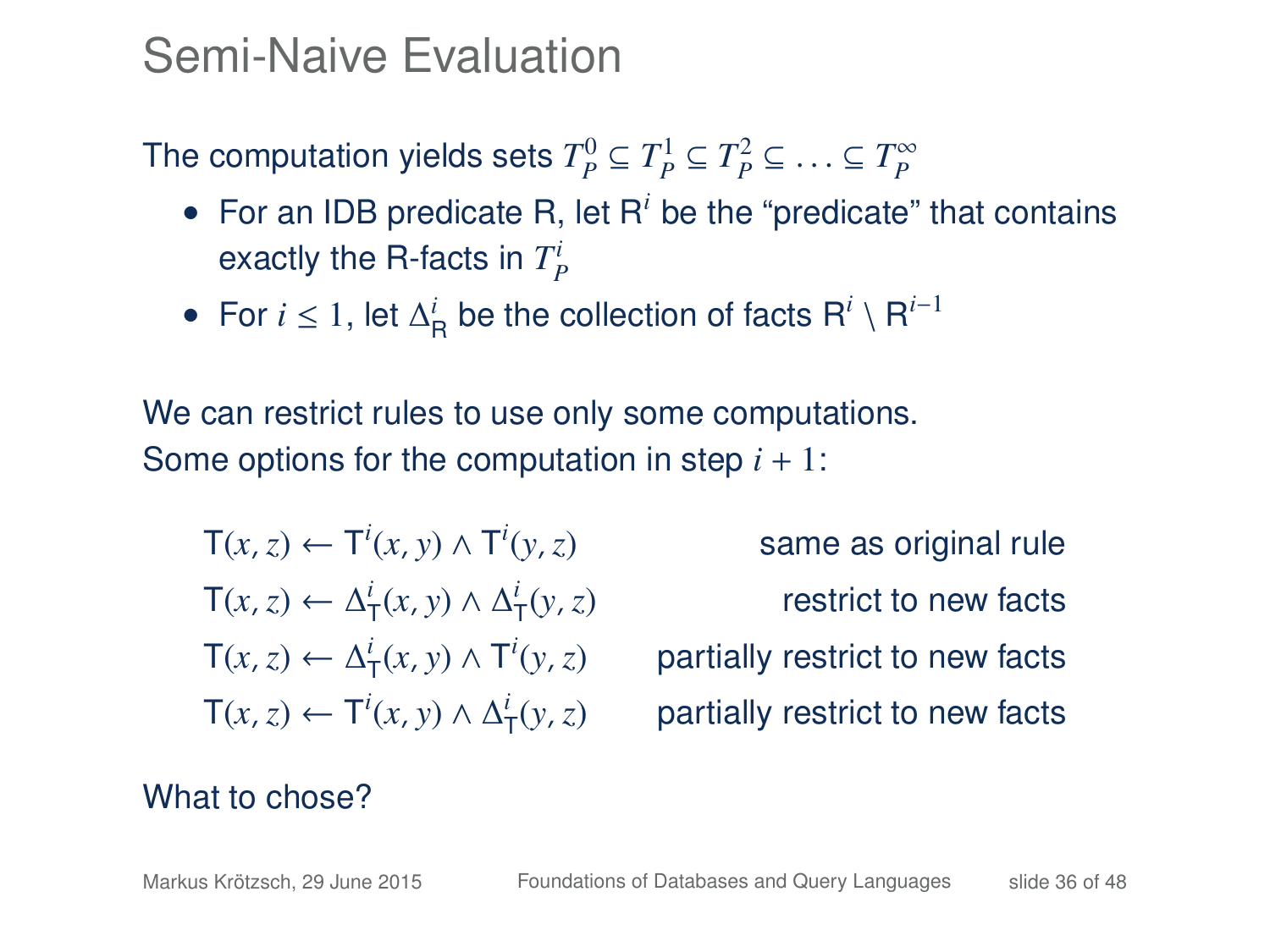### Semi-Naive Evaluation (2)

Inferences that involve new and old facts are necessary:

e(1, 2) e(2, 3) e(3, 4) e(4, 5)  $(T(x, y) \leftarrow e(x, y)$ (*R*2) T(*x*,*z*) ← T(*x*, *y*) ∧ T(*y*,*z*)

 $T_P^0 = \emptyset$  $\Delta^1_T = \{T(1, 2), T(2, 3), T(3, 4), T(3, 4), T(4, 5)\}$   $T_P^1 = \Delta^1_T$  $\Delta_{\overline{1}}^2 = {\{\textsf{T}(1, 3), \textsf{T}(2, 4), \textsf{T}(3, 5)\}}$  *T*  $T_P^2 = T_P^1 \cup \Delta_T^2$  $\Delta_{\overline{1}}^3 = {\{\overline{1}(1, 4), \overline{1}(2, 5), \overline{1}(1, 5)\}}$  *T*  $T_P^3 = T_P^2 \cup \Delta_T^3$  $\Delta_{\mathsf{T}}^4$  $= \emptyset$  *T*  $T_P^4 = T_P^3 = T_P^{\infty}$ 

To derive T(1, 4) in  $\Delta^3$ , we need to combine T(1, 3)  $\in \Delta^2_T$  with T(3, 4)  $\in \Delta^1_T$  or T(1, 2)  $\in \Delta^1_T$  with T(2, 4)  $\in \Delta^2_T$  $\rightarrow$  rule T(*x*, *z*) ←  $\Delta^i_T(x, y) \wedge \Delta^i_T(y, z)$  is not enough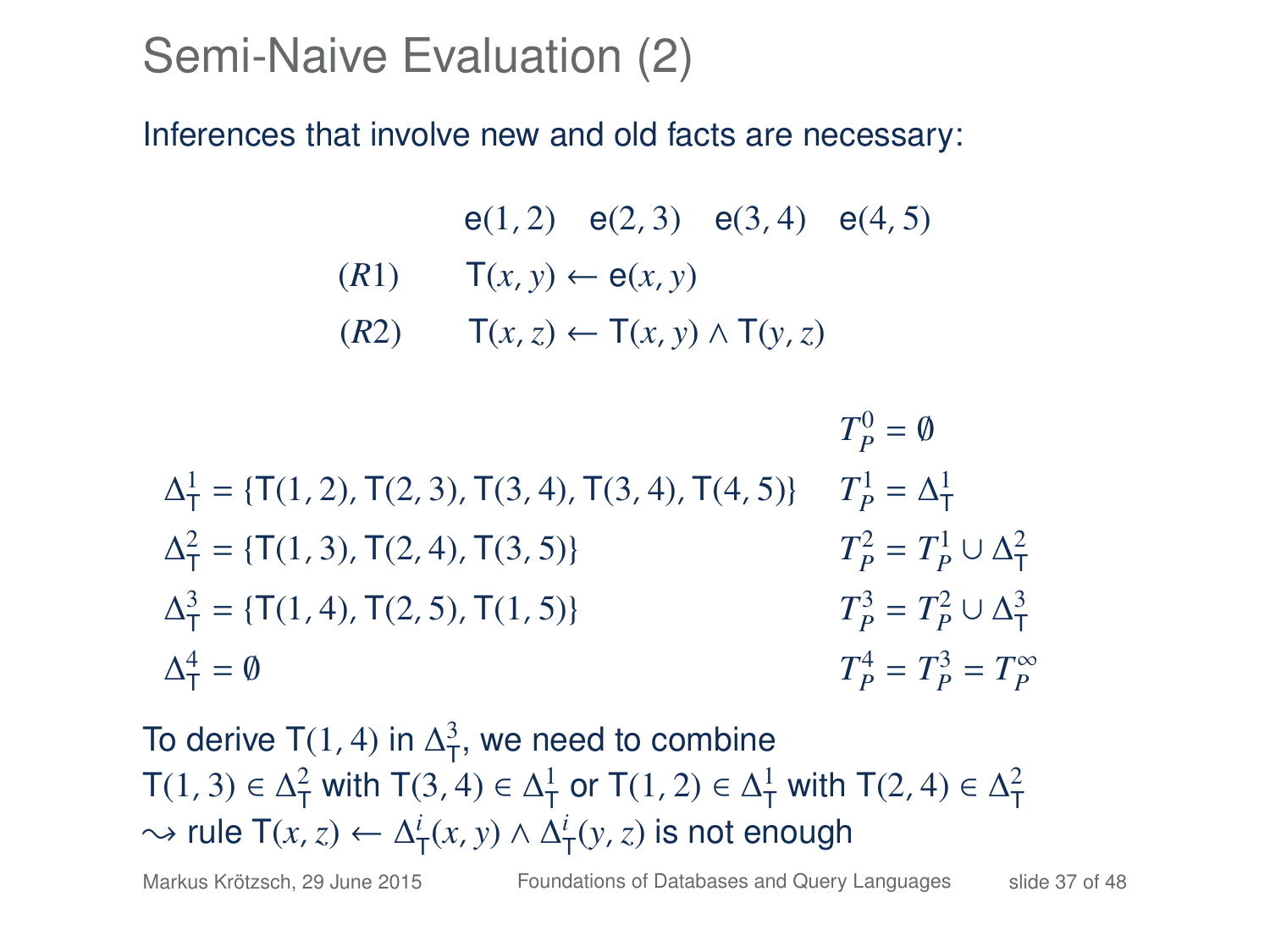### Semi-Naive Evaluation (3)

Correct approach: consider only rule application that use at least one newly derived IDB atom

For example program:

e(1, 2) e(2, 3) e(3, 4) e(4, 5)  $(T(x, y) \leftarrow \theta(x, y)$  $(T(X, z) \leftarrow \Delta^i(\chi, y) \wedge T^i(y, z)$  $(T(x, z)$  ←  $T^i(x, y) \land \Delta^i_T(y, z)$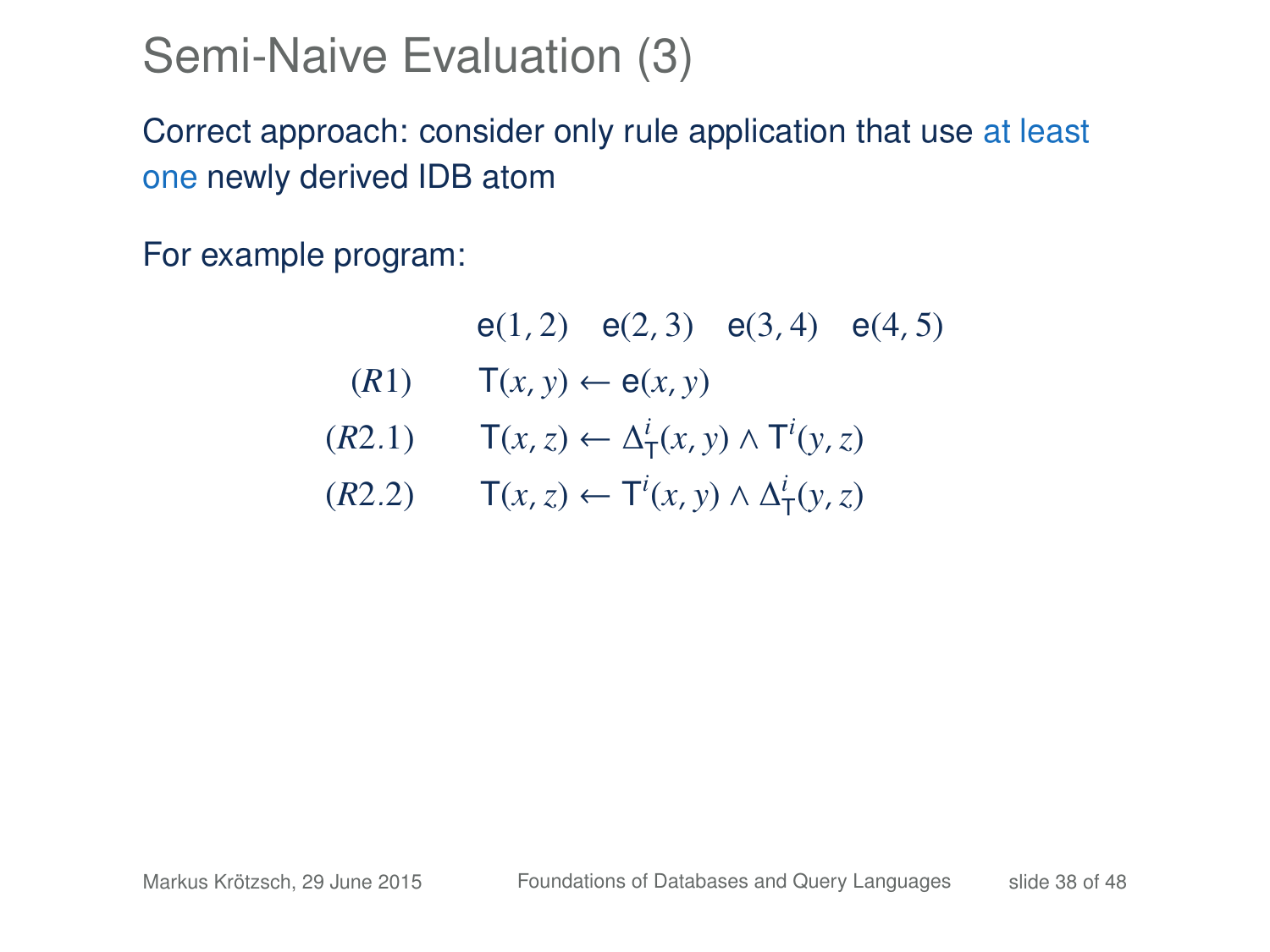#### Semi-Naive Evaluation (3)

Correct approach: consider only rule application that use at least one newly derived IDB atom

For example program:

e(1, 2) e(2, 3) e(3, 4) e(4, 5)  $(T(x, y) \leftarrow e(x, y)$  $(T(X, z) \leftarrow \Delta^i(\chi, y) \wedge T^i(y, z)$  $(T(x, z)$  ←  $T^i(x, y) \land \Delta^i_T(y, z)$ 

There is still redundancy here: the matches for  $T(x, z)$  ←  $\Delta_T^i(x, y) \wedge \Delta_T^i(y, z)$  are covered by both (*R*2.1) and (*R*2.2)  $\rightarrow$  replace (*R*2.2) by the following rule:

$$
(R2.2') \qquad \mathsf{T}(x,z) \leftarrow \mathsf{T}^{i-1}(x,y) \land \Delta^i_{\mathsf{T}}(y,z)
$$

#### EDB atoms do not change, so their  $\Delta$  would be  $\emptyset$  $\rightarrow$  ignore such rules after the first iteration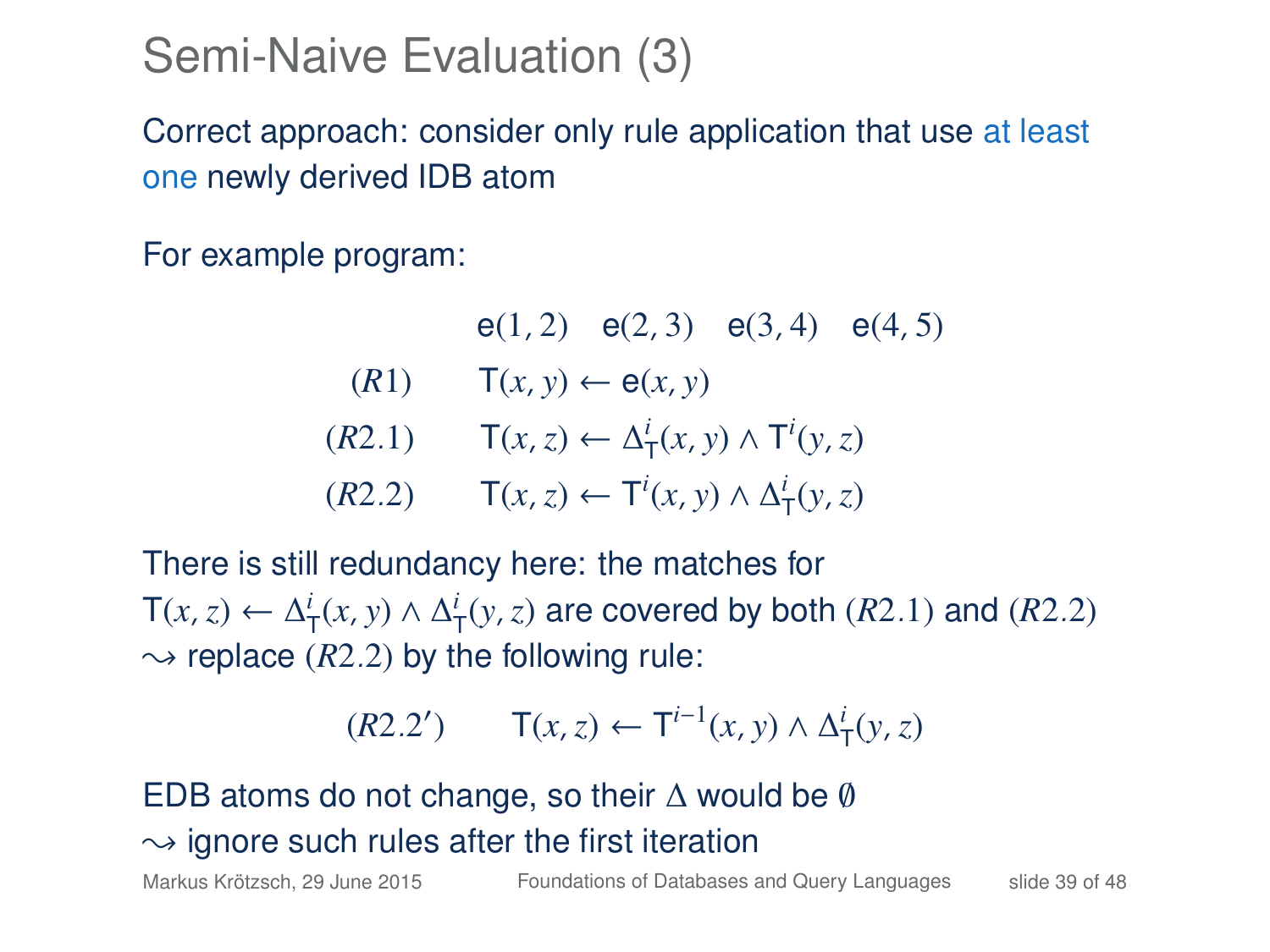- e(1, 2) e(2, 3) e(3, 4) e(4, 5)
- $(T(R1)$   $T(x, y) \leftarrow \theta(x, y)$
- $(T(x, z) \leftarrow \Delta^i(T(x, y) \wedge T^i(y, z))$
- $(T(R2.2')$  T(*x*, *z*) ← T<sup>*i*−1</sup>(*x*, *y*) ∧  $\Delta^i_T(y, z)$

$$
T_P^0 = \emptyset
$$
  
\n
$$
T_P^1 = \{T(1, 2), T(2, 3), T(3, 4), T(4, 5)\}
$$
  
\n
$$
T_P^2 = T_P^1 \cup \{T(1, 3), T(2, 4), T(3, 5)\}
$$
  
\n
$$
T_P^3 = T_P^2 \cup \{T(1, 4), T(2, 5), T(1, 5)\}
$$
  
\n
$$
T_P^4 = T_P^3 = T_P^{\infty}
$$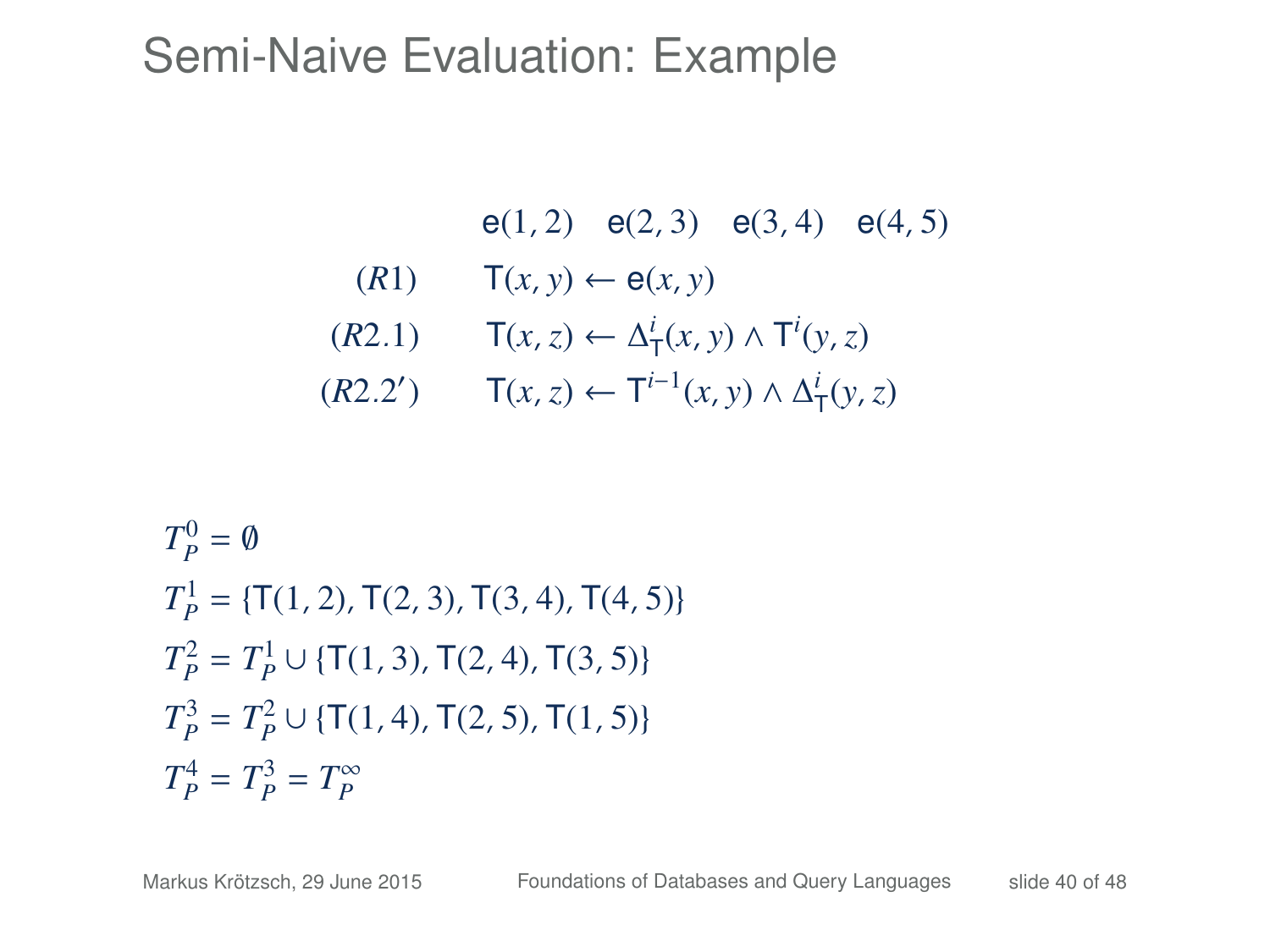\n- $$
e(1, 2) \quad e(2, 3) \quad e(3, 4) \quad e(4, 5)
$$
\n- $(R1) \quad T(x, y) \leftarrow e(x, y)$
\n- $(R2.1) \quad T(x, z) \leftarrow \Delta^i_T(x, y) \wedge T^i(y, z)$
\n- $(R2.2') \quad T(x, z) \leftarrow T^{i-1}(x, y) \wedge \Delta^i_T(y, z)$
\n

$$
T_p^0 = \emptyset
$$
 initialisation  
\n
$$
T_p^1 = \{T(1, 2), T(2, 3), T(3, 4), T(4, 5)\}
$$
  
\n
$$
T_p^2 = T_p^1 \cup \{T(1, 3), T(2, 4), T(3, 5)\}
$$
  
\n
$$
T_p^3 = T_p^2 \cup \{T(1, 4), T(2, 5), T(1, 5)\}
$$
  
\n
$$
T_p^4 = T_p^3 = T_p^{\infty}
$$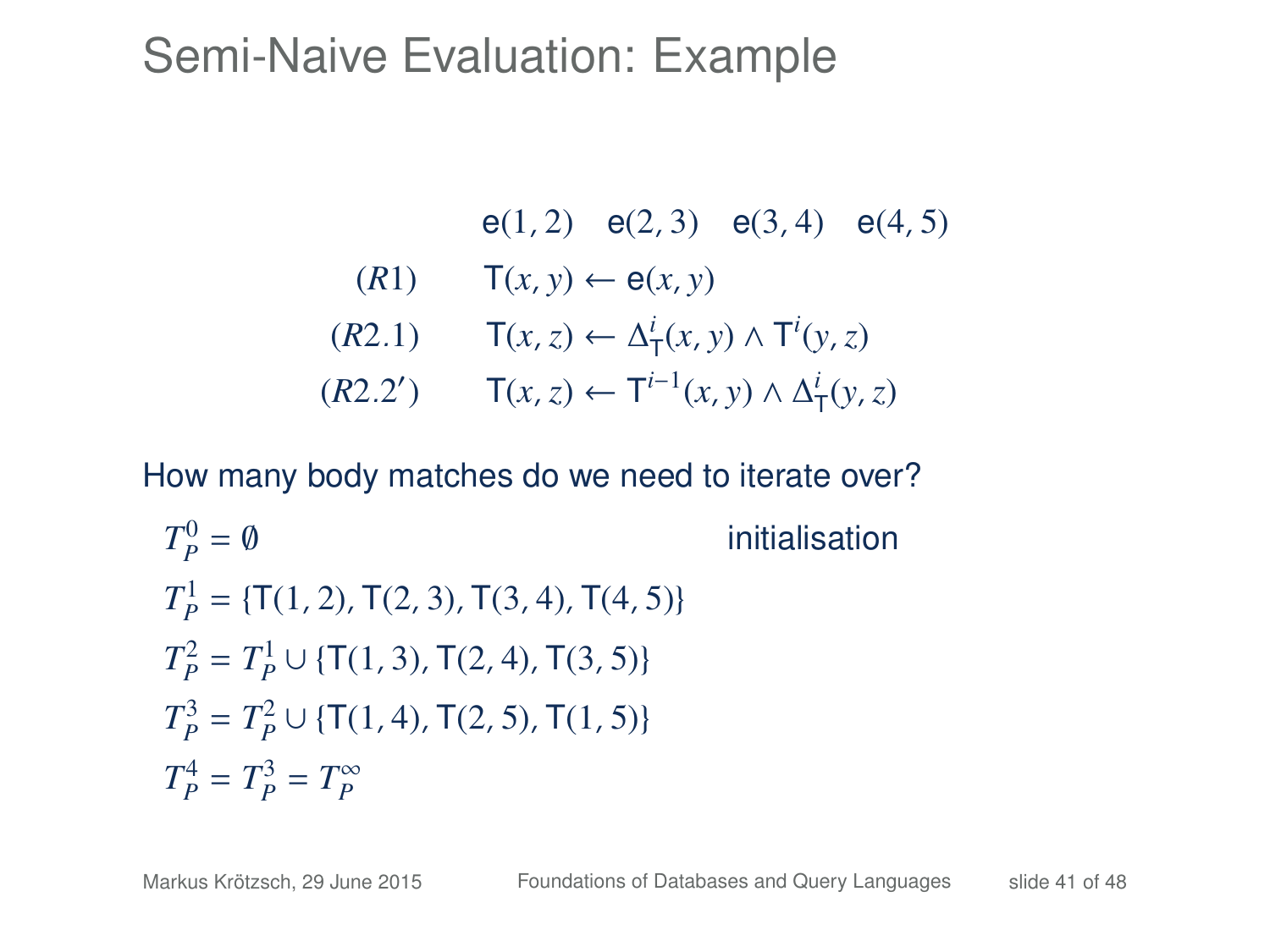\n- $$
e(1, 2) \quad e(2, 3) \quad e(3, 4) \quad e(4, 5)
$$
\n- $(R1) \quad T(x, y) \leftarrow e(x, y)$
\n- $(R2.1) \quad T(x, z) \leftarrow \Delta^i_T(x, y) \wedge T^i(y, z)$
\n- $(R2.2') \quad T(x, z) \leftarrow T^{i-1}(x, y) \wedge \Delta^i_T(y, z)$
\n

$$
T_p^0 = \emptyset
$$
 initialisation  
\n
$$
T_p^1 = \{T(1, 2), T(2, 3), T(3, 4), T(4, 5)\} \quad 4 \times (R1)
$$
  
\n
$$
T_p^2 = T_p^1 \cup \{T(1, 3), T(2, 4), T(3, 5)\}
$$
  
\n
$$
T_p^3 = T_p^2 \cup \{T(1, 4), T(2, 5), T(1, 5)\}
$$
  
\n
$$
T_p^4 = T_p^3 = T_p^{\infty}
$$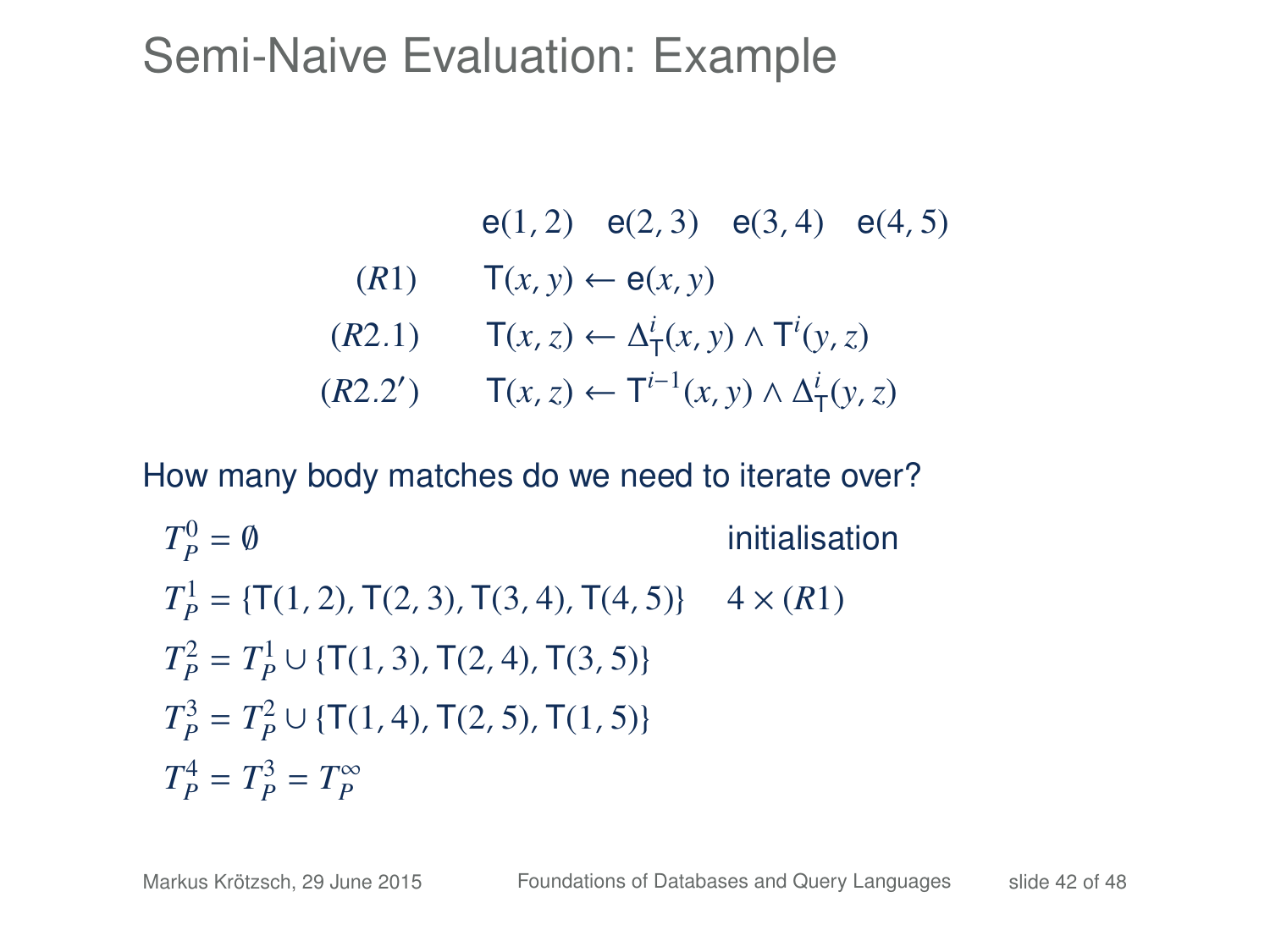\n- $$
e(1, 2) \quad e(2, 3) \quad e(3, 4) \quad e(4, 5)
$$
\n- $(R1) \quad T(x, y) \leftarrow e(x, y)$
\n- $(R2.1) \quad T(x, z) \leftarrow \Delta^i_T(x, y) \wedge T^i(y, z)$
\n- $(R2.2') \quad T(x, z) \leftarrow T^{i-1}(x, y) \wedge \Delta^i_T(y, z)$
\n

$$
T_p^0 = \emptyset
$$
 initialisation  
\n
$$
T_p^1 = \{T(1, 2), T(2, 3), T(3, 4), T(4, 5)\} \quad 4 \times (R1)
$$
  
\n
$$
T_p^2 = T_p^1 \cup \{T(1, 3), T(2, 4), T(3, 5)\} \quad 3 \times (R2.1)
$$
  
\n
$$
T_p^3 = T_p^2 \cup \{T(1, 4), T(2, 5), T(1, 5)\}
$$
  
\n
$$
T_p^4 = T_p^3 = T_p^{\infty}
$$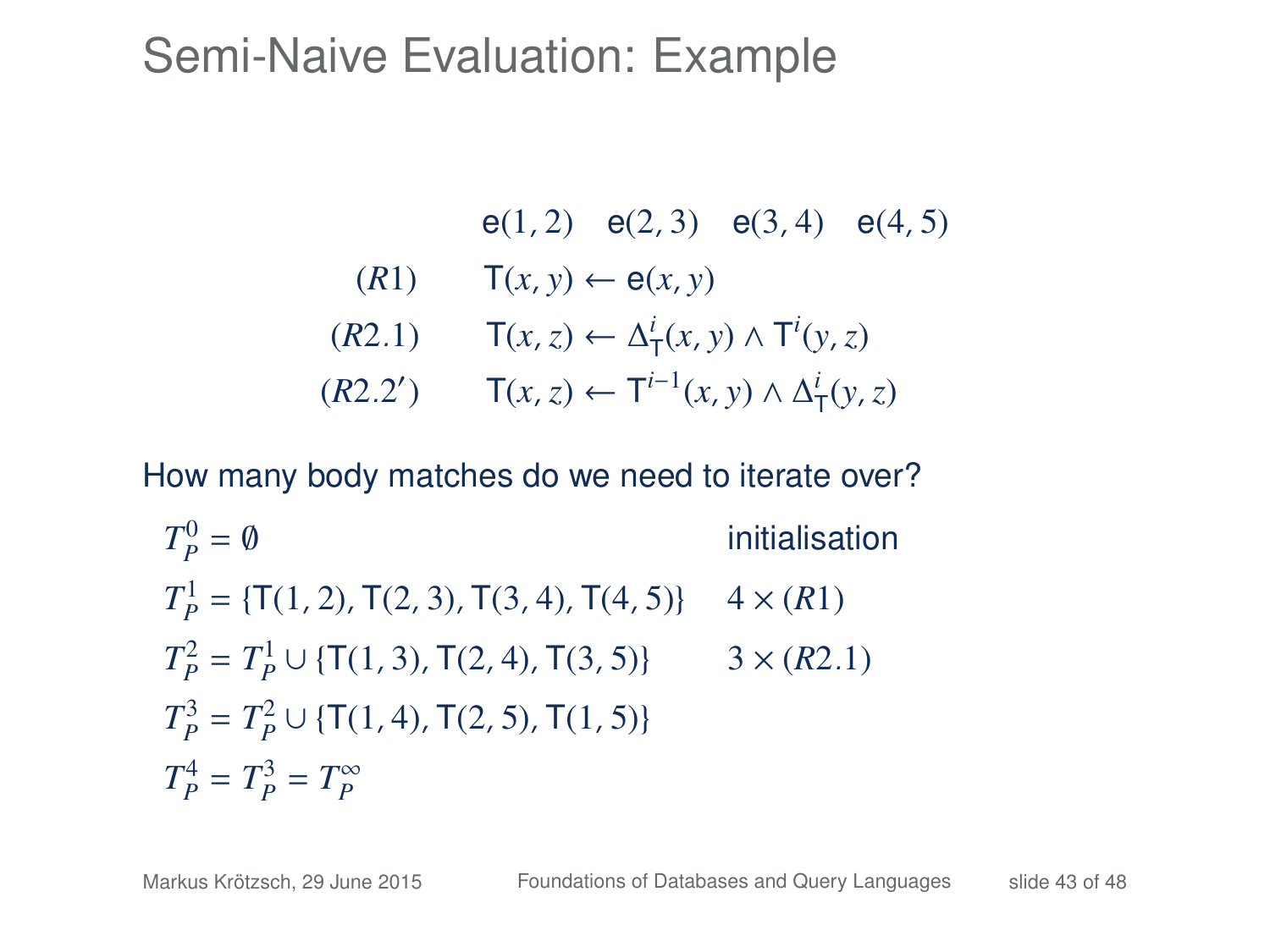\n- $$
e(1, 2) \quad e(2, 3) \quad e(3, 4) \quad e(4, 5)
$$
\n- $(R1) \quad T(x, y) \leftarrow e(x, y)$
\n- $(R2.1) \quad T(x, z) \leftarrow \Delta^i_T(x, y) \wedge T^i(y, z)$
\n- $(R2.2') \quad T(x, z) \leftarrow T^{i-1}(x, y) \wedge \Delta^i_T(y, z)$
\n

$$
T_p^0 = \emptyset
$$
 initialisation  
\n
$$
T_p^1 = \{T(1, 2), T(2, 3), T(3, 4), T(4, 5)\} \quad 4 \times (R1)
$$
  
\n
$$
T_p^2 = T_p^1 \cup \{T(1, 3), T(2, 4), T(3, 5)\} \quad 3 \times (R2.1)
$$
  
\n
$$
T_p^3 = T_p^2 \cup \{T(1, 4), T(2, 5), T(1, 5)\} \quad 3 \times (R2.1), 2 \times (R2.2')
$$
  
\n
$$
T_p^4 = T_p^3 = T_p^{\infty}
$$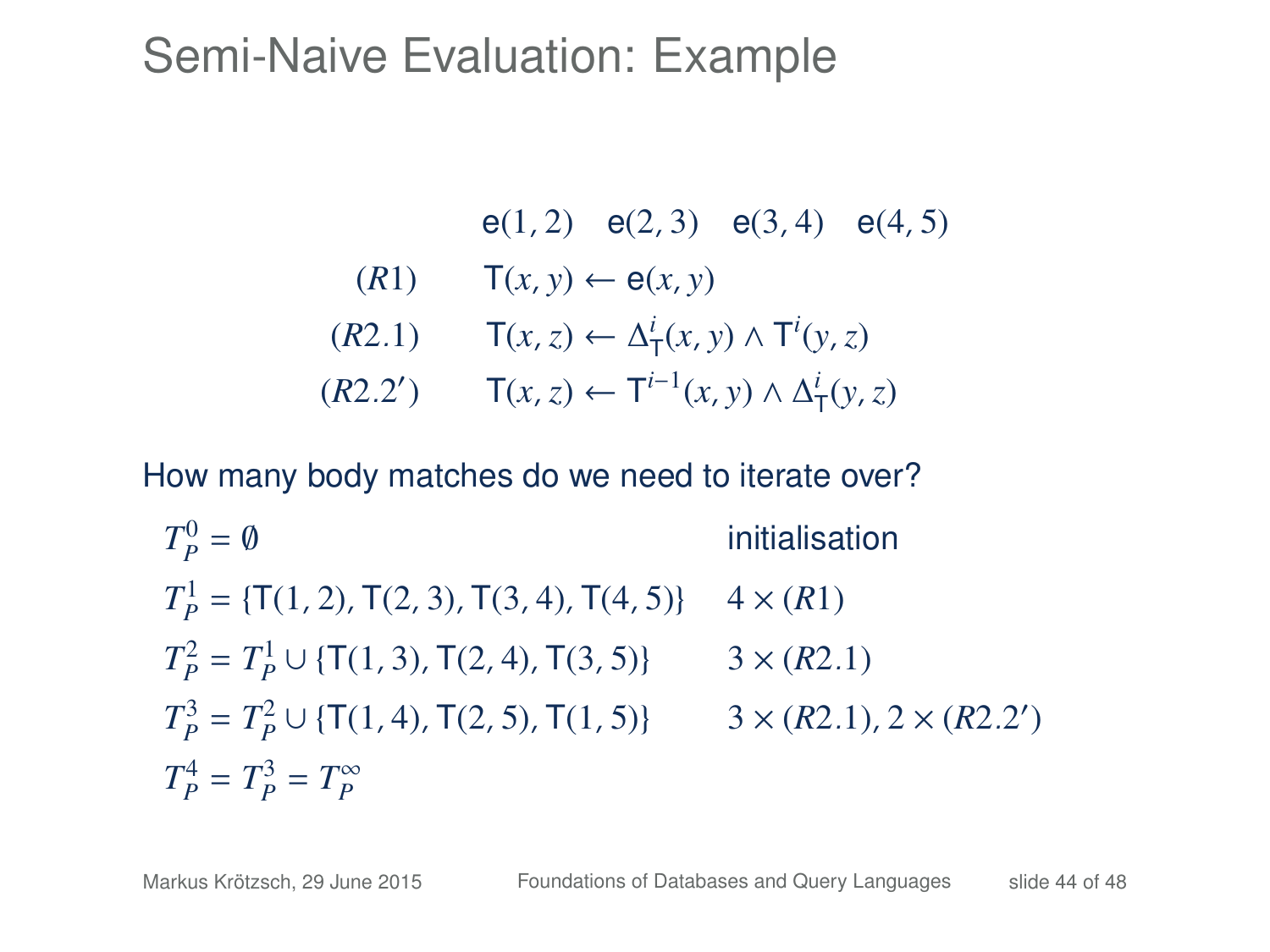\n- $$
e(1, 2) \quad e(2, 3) \quad e(3, 4) \quad e(4, 5)
$$
\n- $(R1) \quad T(x, y) \leftarrow e(x, y)$
\n- $(R2.1) \quad T(x, z) \leftarrow \Delta^i_T(x, y) \wedge T^i(y, z)$
\n- $(R2.2') \quad T(x, z) \leftarrow T^{i-1}(x, y) \wedge \Delta^i_T(y, z)$
\n

$$
T_p^0 = \emptyset
$$
 initialisation  
\n
$$
T_p^1 = \{T(1, 2), T(2, 3), T(3, 4), T(4, 5)\} \quad 4 \times (R1)
$$
  
\n
$$
T_p^2 = T_p^1 \cup \{T(1, 3), T(2, 4), T(3, 5)\} \quad 3 \times (R2.1)
$$
  
\n
$$
T_p^3 = T_p^2 \cup \{T(1, 4), T(2, 5), T(1, 5)\} \quad 3 \times (R2.1), 2 \times (R2.2')
$$
  
\n
$$
T_p^4 = T_p^3 = T_p^{\infty} \quad 1 \times (R2.1), 1 \times (R2.2')
$$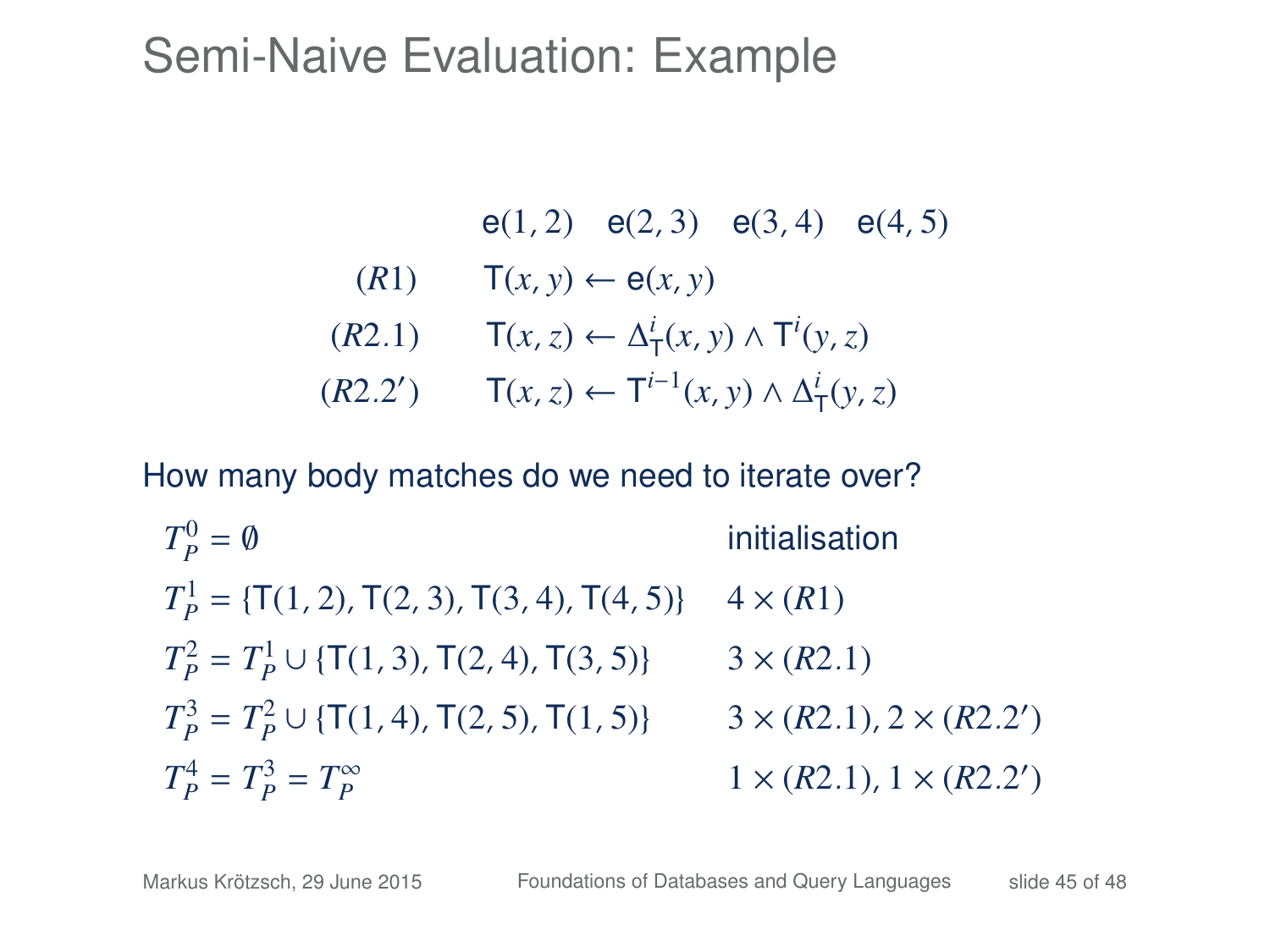\n- $$
e(1, 2) \quad e(2, 3) \quad e(3, 4) \quad e(4, 5)
$$
\n- $(R1) \quad T(x, y) \leftarrow e(x, y)$
\n- $(R2.1) \quad T(x, z) \leftarrow \Delta^i_T(x, y) \wedge T^i(y, z)$
\n- $(R2.2') \quad T(x, z) \leftarrow T^{i-1}(x, y) \wedge \Delta^i_T(y, z)$
\n

How many body matches do we need to iterate over?

$$
T_P^0 = \emptyset
$$
 initialisation  
\n
$$
T_P^1 = \{T(1, 2), T(2, 3), T(3, 4), T(4, 5)\} \quad 4 \times (R1)
$$
  
\n
$$
T_P^2 = T_P^1 \cup \{T(1, 3), T(2, 4), T(3, 5)\} \quad 3 \times (R2.1)
$$
  
\n
$$
T_P^3 = T_P^2 \cup \{T(1, 4), T(2, 5), T(1, 5)\} \quad 3 \times (R2.1), 2 \times (R2.2')
$$
  
\n
$$
T_P^4 = T_P^3 = T_P^{\infty}
$$
  
\n
$$
1 \times (R2.1), 1 \times (R2.2')
$$

In total, we considered 14 matches to derive 11 facts

Markus Krötzsch, 29 June 2015 [Foundations of Databases and Query Languages](#page-0-0) slide 46 of 48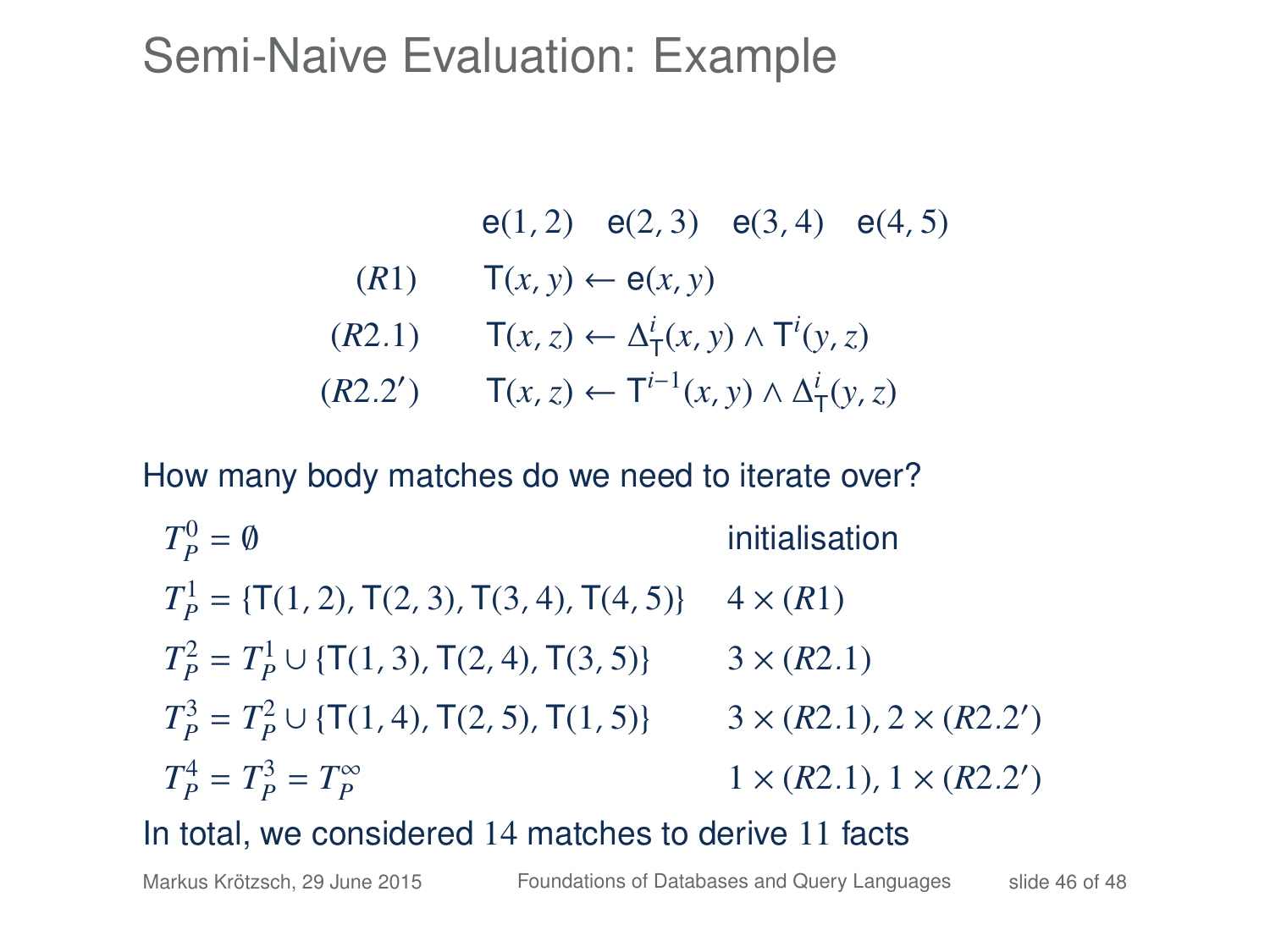## Semi-Naive Evaluation: Full Definition

In general, a rule of the form

 $H(\vec{x}) \leftarrow e_1(\vec{y}_1) \wedge \ldots \wedge e_n(\vec{y}_n) \wedge l_1(\vec{z}_1) \wedge l_2(\vec{z}_2) \wedge \ldots \wedge l_m(\vec{z}_m)$ 

is transformed into *m* rules

 $\cdots$ 

$$
\begin{aligned}\n\mathsf{H}(\vec{x}) &\leftarrow \mathsf{e}_1(\vec{y}_1) \land \ldots \land \mathsf{e}_n(\vec{y}_n) \land \Delta_{\mathsf{l}_1}^i(\vec{z}_1) \land \mathsf{l}_2^i(\vec{z}_2) \land \ldots \land \mathsf{l}_m^i(\vec{z}_m) \\
\mathsf{H}(\vec{x}) &\leftarrow \mathsf{e}_1(\vec{y}_1) \land \ldots \land \mathsf{e}_n(\vec{y}_n) \land \mathsf{l}_1^{i-1}(\vec{z}_1) \land \Delta_{\mathsf{l}_2}^i(\vec{z}_2) \land \ldots \land \mathsf{l}_m^i(\vec{z}_m)\n\end{aligned}
$$

 $H(\vec{x}) \leftarrow e_1(\vec{y}_1) \wedge \ldots \wedge e_n(\vec{y}_n) \wedge I_1^{i-1}(\vec{z}_1) \wedge I_2^{i-1}(\vec{z}_2) \wedge \ldots \wedge \Delta I_m^{i}(\vec{z}_m)$ 

Advantages and disadvantages:

- Huge improvement over naive evaluation
- Some redundant computations remain (see example)
- Some overhead for implementation (store level of entailments)